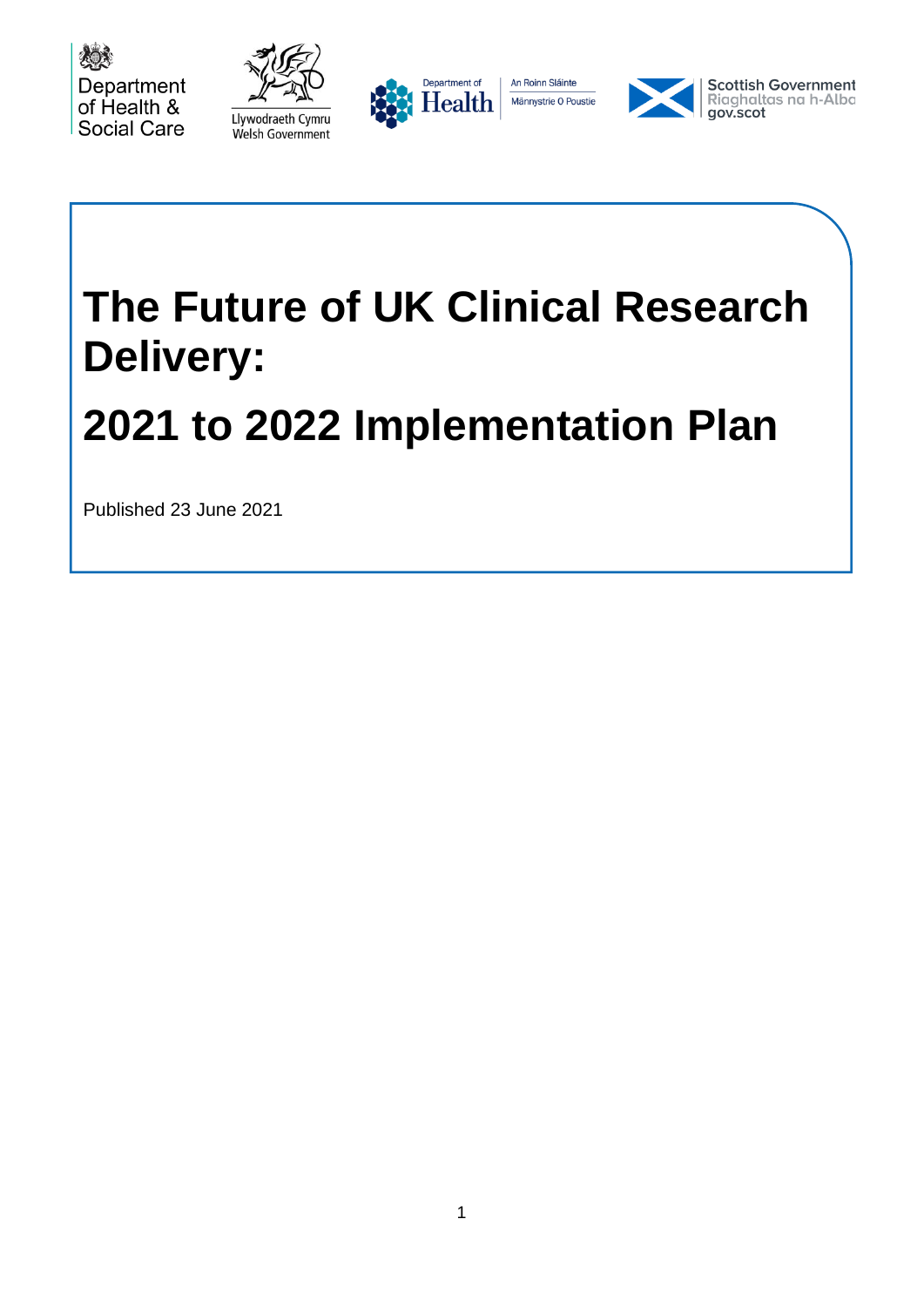## **Contents**

| Ministerial foreword                                                                                               | 3  |
|--------------------------------------------------------------------------------------------------------------------|----|
| <b>Executive Summary</b>                                                                                           | 5  |
| Scope                                                                                                              | 8  |
| Scotland                                                                                                           | 8  |
| Wales                                                                                                              | 9  |
| Northern Ireland                                                                                                   | 10 |
| England                                                                                                            | 11 |
| <b>Managed Recovery</b>                                                                                            | 13 |
| Action Area 1 – Improving the speed and efficiency of study set-up                                                 | 15 |
| Action Area 2 – Building upon digital platforms to deliver clinical research                                       | 18 |
| Action Area 3 – Increasing the use of innovative research designs                                                  | 20 |
| Action Area 4 – Aligning our research programmes and processes with the needs of the<br>UK health and care systems | 22 |
| Action Area 5 – Improving visibility and making research matter to the NHS                                         | 24 |
| Action Area 6 – Making research more diverse and more relevant to the whole of the UK26                            |    |
| Action Area 7 – Strengthening public, patient and service user involvement in research                             | 28 |
| Governance and future actions                                                                                      | 30 |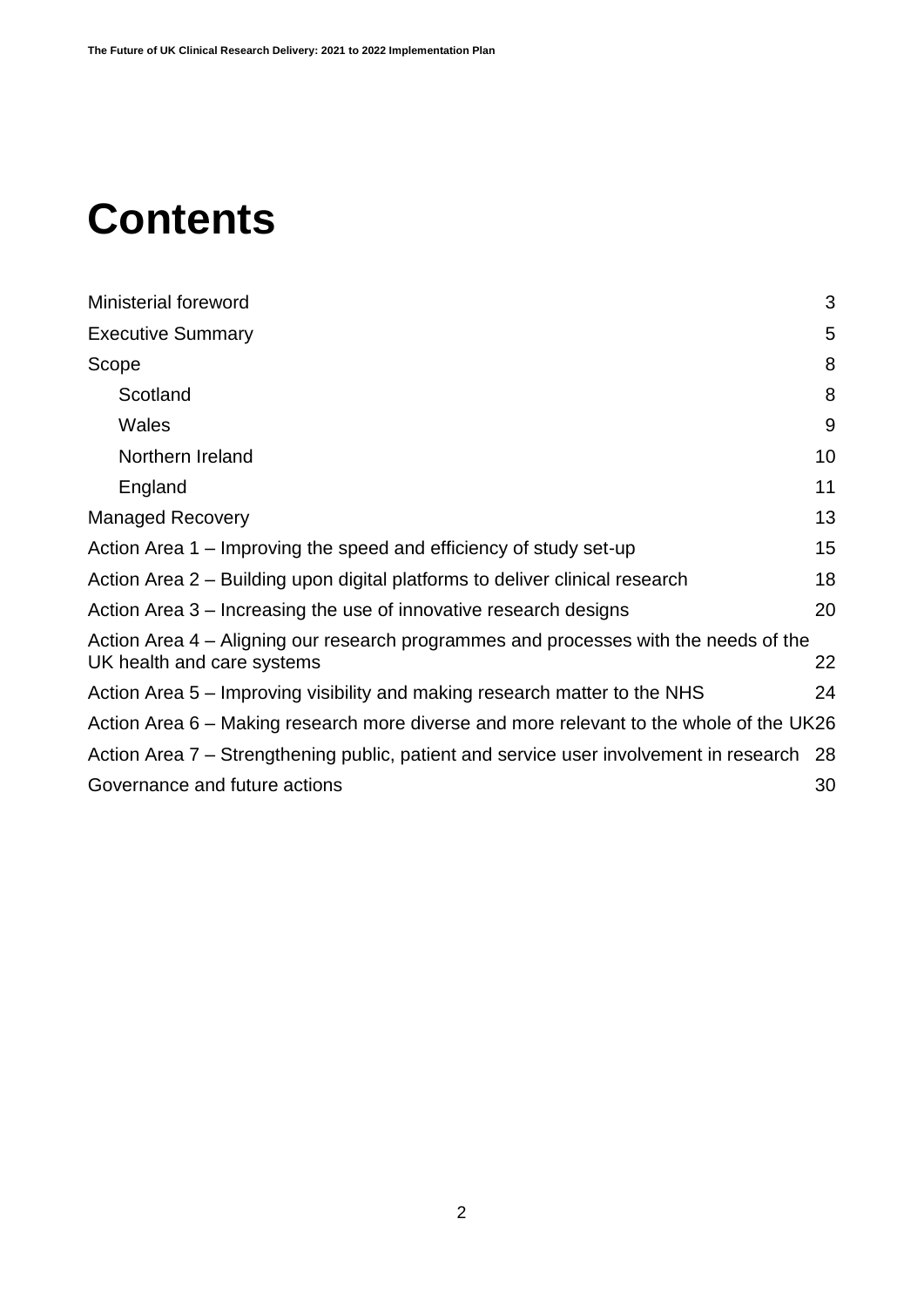#### <span id="page-2-0"></span>**Ministerial foreword**

Earlier this year we, the UK government and devolved administrations, set out our bold and ambitious vision for the future of clinical research delivery. As we continue to emerge from the shadow of the pandemic, ['Saving and Improving Lives: The Future of UK Clinical](https://www.gov.uk/government/publications/the-future-of-uk-clinical-research-delivery/saving-and-improving-lives-the-future-of-uk-clinical-research-delivery)  [Research Delivery'](https://www.gov.uk/government/publications/the-future-of-uk-clinical-research-delivery/saving-and-improving-lives-the-future-of-uk-clinical-research-delivery) lays out our ambition to create a world-leading UK clinical research environment which is more efficient, more effective and more resilient, with research delivery embedded across the NHS.

By delivering on this vision, we will turn the promise of cutting-edge UK science, from genomics to novel cancer vaccines, into real improvements in disease prevention, diagnosis and treatment. This means better healthcare and better outcomes for all patients, both at home and around the world.

Today we publish our plan for 2021 to 2022, which is our launchpad to propel UK clinical research into the future. Here we detail the tangible steps we will take in the coming months, with UK-wide cross-sector partnership, to begin to turn our vision into reality. With the right investment in place, we will publish further plans in the coming years, which will build upon these strong foundations to create a fully digitally-enabled, pro-innovation and patientcentred research environment.

Our plan reflects the close collaboration that makes the UK clinical research environment so strong. Delivery will be overseen by the UK-wide Clinical Research, Recovery, Resilience and Growth (RRG) programme, which brings together partners from across industry, academia, government, universities, the NHS, regulators, medical research charities, patients and the public.

By bringing everyone together under this plan and the banner of the RRG programme, we can drive the managed recovery of non-COVID research, continue to deliver on existing commitments to improve research delivery and begin to go even further to tackle long-term barriers and embed sustainable, effective and innovative new practices across our sector.

From expediting ethical approval and study set-up, to fresh investment to digitise clinical research delivery, this plan will increase the UK's capacity and capability to deliver cuttingedge clinical research. As a result, we will bring more research and greater investment to our shores, bolstering our economic growth, tackling health inequalities and improving the health of people right across the UK.

Importantly, our plan is part of a wider government drive to support clinical research and life sciences. We are building upon existing commitments and priorities set out in the NHS Long [Term Plan,](https://www.longtermplan.nhs.uk/publication/nhs-long-term-plan/) the [Life Science Sector Deals,](https://www.gov.uk/government/publications/life-sciences-sector-deal) [A Healthier Wales](https://gov.wales/healthier-wales-long-term-plan-health-and-social-care) and the [framework for NHS](https://www.gov.scot/publications/re-mobilise-recover-re-design-framework-nhs-scotland/)  [Scotland.](https://www.gov.scot/publications/re-mobilise-recover-re-design-framework-nhs-scotland/)

We are aligning our plans for clinical research with wider government strategies to ensure the UK is at the forefront of health innovation, from the [UK Rare Diseases Framework](https://www.gov.uk/government/publications/uk-rare-diseases-framework/the-uk-rare-diseases-framework) to the [Genome UK Strategy,](https://www.gov.uk/government/publications/genome-uk-the-future-of-healthcare) which sets out how we will extend the UK's Leadership in genomic healthcare and research.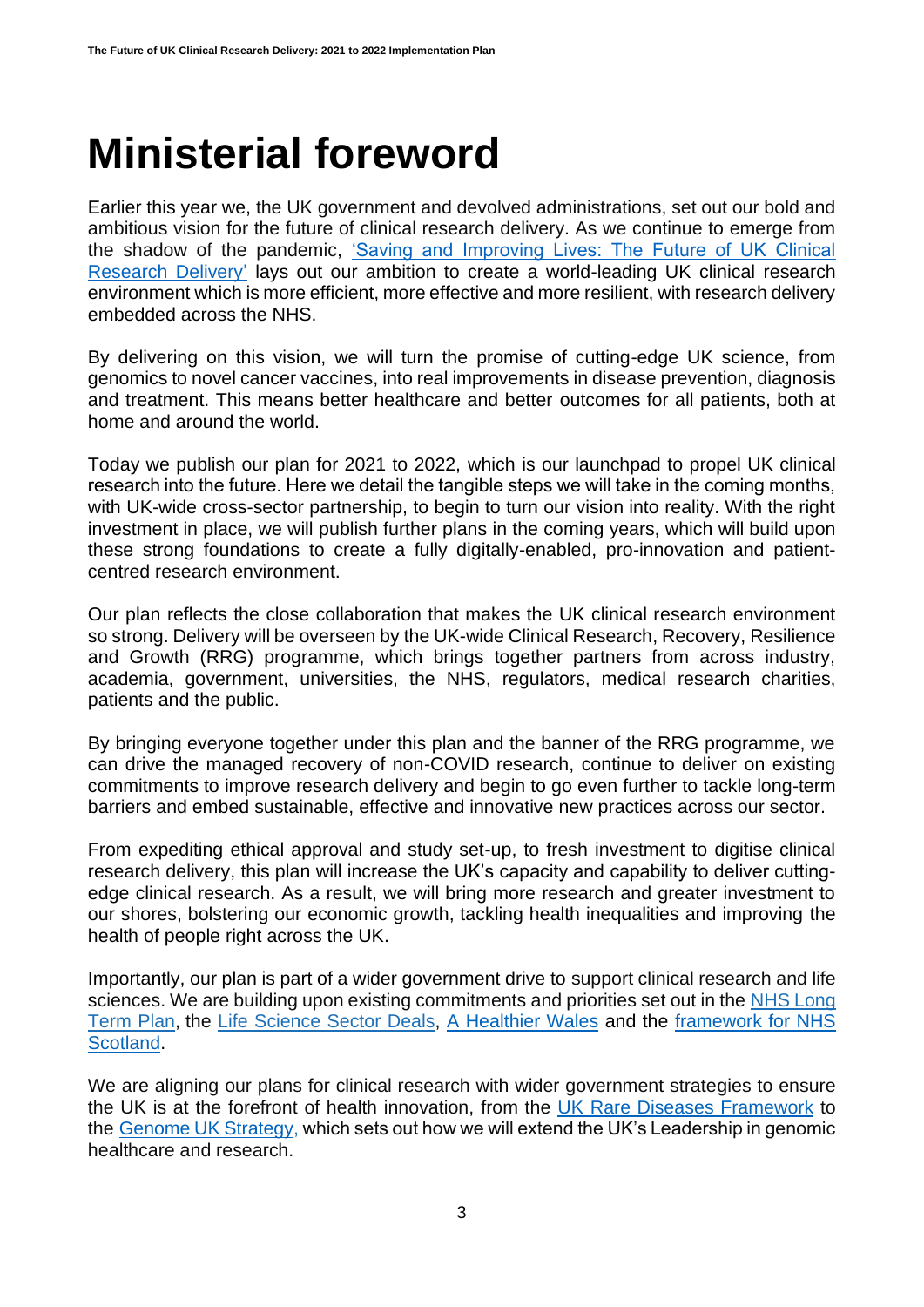By breaking down barriers to support research across the UK our plan will complement other initiatives to unlock the power of data to drive research. This includes those set out in the UK's [National Data Strategy](https://www.gov.uk/government/publications/uk-national-data-strategy) (NDS) published in September 2020, the recently published draft [Data Strategy for Health and Social Care](https://www.gov.uk/government/publications/data-saves-lives-reshaping-health-and-social-care-with-data-draft) for England and equivalent initiatives in the devolved administrations, such as a further iteration of Scotland's health and social care data strategy.

Taking these first steps in delivering our plan will need the ongoing participation of everyone across the sector. By working together, we can begin to turn our vision into a reality – creating a clinical research ecosystem which capitalises on innovation, is resilient in the face of future healthcare crises and offers fresh hope for patients right across the country.

That is what the people of this United Kingdom deserve and what the UK government and devolved administrations will deliver.

#### **Lord Bethell of Romford**

Parliamentary Under Secretary of State for Innovation Department of Health and Social Care

Bithey

**Robin Swann**  Minister for Health Northern Ireland Executive

**Eluned Morgan**  Minister for Health and Social Services Welsh Government

M.E. Maga

**Humza Yousaf** Cabinet Secretary for Health and Social Care Scottish Government

 $4. \times 1$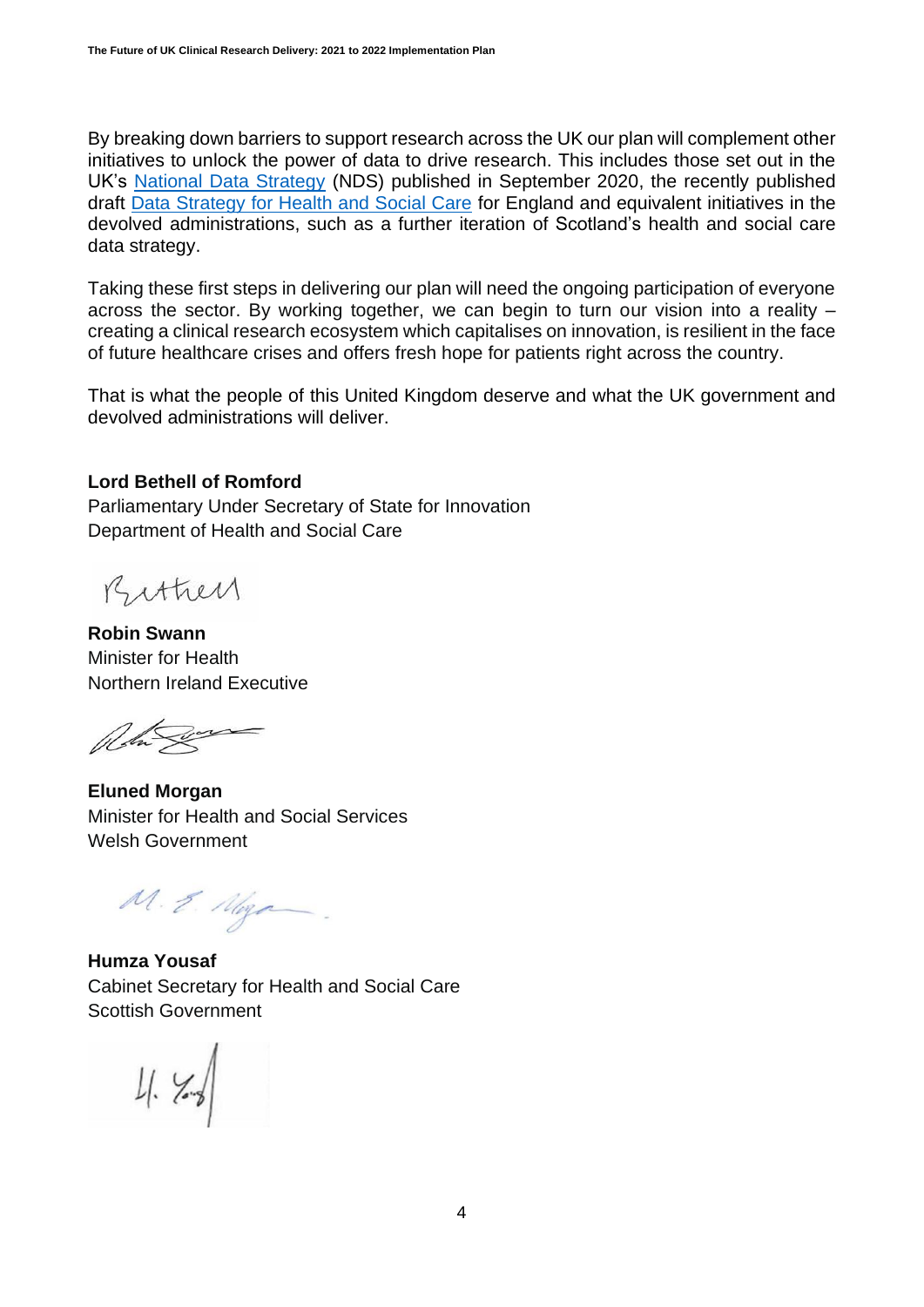### **Executive Summary**

In March 2021, we published our bold and ambitious vision for The Future of UK Clinical Research Delivery. By working in partnership across the NHS<sup>1</sup>, regulators, industry, medical research charities, academia and government, we can create a clinical research ecosystem which is more efficient, more resilient and more effective than ever before.

Our vision is underpinned by 5 key themes:

- 1. **Streamlined, efficient and innovative research** so the UK is seen as one of the best places in the world to conduct fast, efficient and cutting-edge clinical research;
- 2. **Clinical research embedded in the NHS**  to create a research-positive culture in which all health and care staff feel empowered to support and participate in clinical research as part of their job;
- 3. **Patient-centred research** to make access to, and participation in, research as easy as possible for everyone across the UK, including rural, diverse and underserved populations;
- 4. **Research enabled by data and digital tools** to ensure the UK has the most advanced and data-enabled clinical research environment in the world, which capitalises on our unique data assets to improve the health and care of patients across the UK and beyond; and
- 5. **A sustainable and supported research workforce** which offers rewarding opportunities and exciting careers for all healthcare and research staff of all professional backgrounds – across the length and breadth of commercial and noncommercial research.

This plan is our first step in making this vision a reality and will serve as a launchpad to propel UK clinical research into the future. Here we lay out the tangible steps we will collectively undertake during the coming months in close collaboration with the clinical research community and our delivery partners through the UK Clinical Research Recovery, Resilience and Growth (RRG) programme.

The RRG Programme Board brings together delivery partners from across the UK to ensure system leadership, oversight and strategic coordination of our work. Partners include the UK

<sup>1</sup> For the purposes of this document, all references to the NHS include equivalent bodies across the UK and devolved administrations, including HSCNI.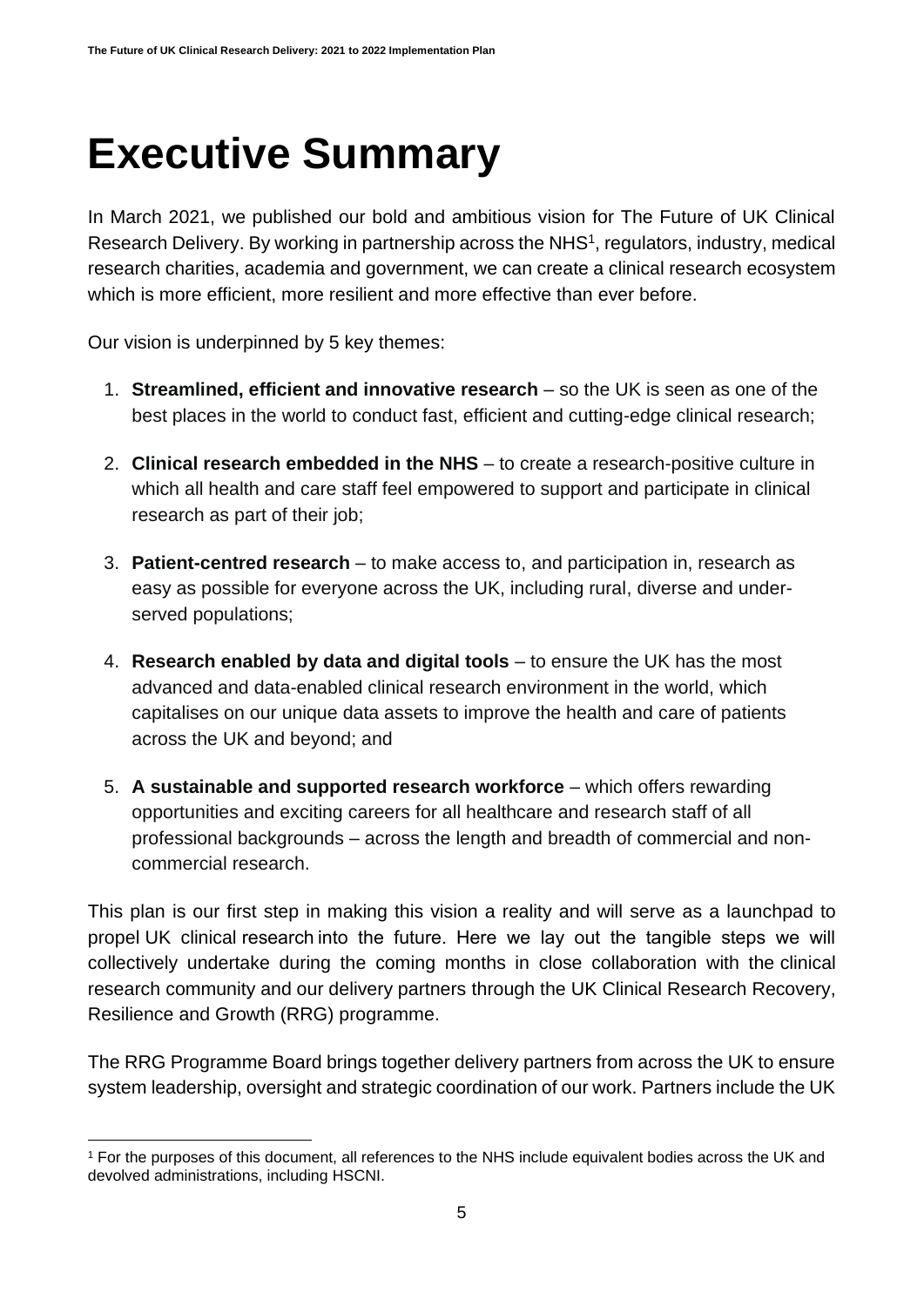health departments, the Office for Life Sciences, the National Institute for Health Research (NIHR), NHS England and NHS Improvement (NHSEI), NHSX, NHS Digital, Digital Health and Care Wales (DHCW), Health and Care Research Wales, NHS Research Scotland (NRS), Health and Social Care Northern Ireland, the Health Research Authority (HRA), the Medicines and Healthcare Products Regulatory Agency (MHRA), the Association of the British Pharmaceutical Industry (ABPI) and the Association of Medical Research Charities (AMRC).

By bringing the whole sector together under this plan and the banner of the RRG programme, we have a unique opportunity to tackle long-term barriers to clinical research delivery and to embed sustainable, effective and innovative new practices across our sector. This will increase the UK's capacity and capability to deliver cutting-edge clinical research, helping to bring more research and greater investment to our shores, bolstering our economic growth and improving the health of people across the whole of the UK.

To support the delivery of this plan, over £64m in funding has been secured. This demonstrates the UK's ongoing commitment to saving and improving lives through clinical research and means that we can take the vital first steps towards delivering on our overarching vision.

However, we know we need to go much further. Whilst delivery of our phase 1 plan is underway, we will continue to coordinate across the clinical research community to agree areas for further action. With the right investment in place, we will then publish further plans in the coming years, which will build upon the work we set out below to unleash the full potential of UK clinical research, by creating a fully digitally-enabled, pro-innovation and patient-centred research ecosystem.

Our key commitments within this plan are to:

- Deliver our UK-wide programme of work to drive the managed recovery of multi**site studies over the next 12 months.** The UK remains highly active in the research and development of novel COVID-19 medicines. However, as the pressures of the pandemic ease, we will manage the recovery of research across all phases, therapy areas and treatment types, with COVID-19 becoming one speciality amongst a diverse research portfolio. Working with commercial and non-commercial funders, NIHR on behalf of the UK, will sequence the rapid recovery of selected studies across a range of conditions and ensure the UK is able to deliver the levels of activity needed to contribute to global studies.
- **Continue delivery of existing commitments to make UK clinical research delivery easier, more efficient and more effective.** We will offer an option of HRA Rapid Research Ethics Committee review as part of the roll-out of the UK Research Ethics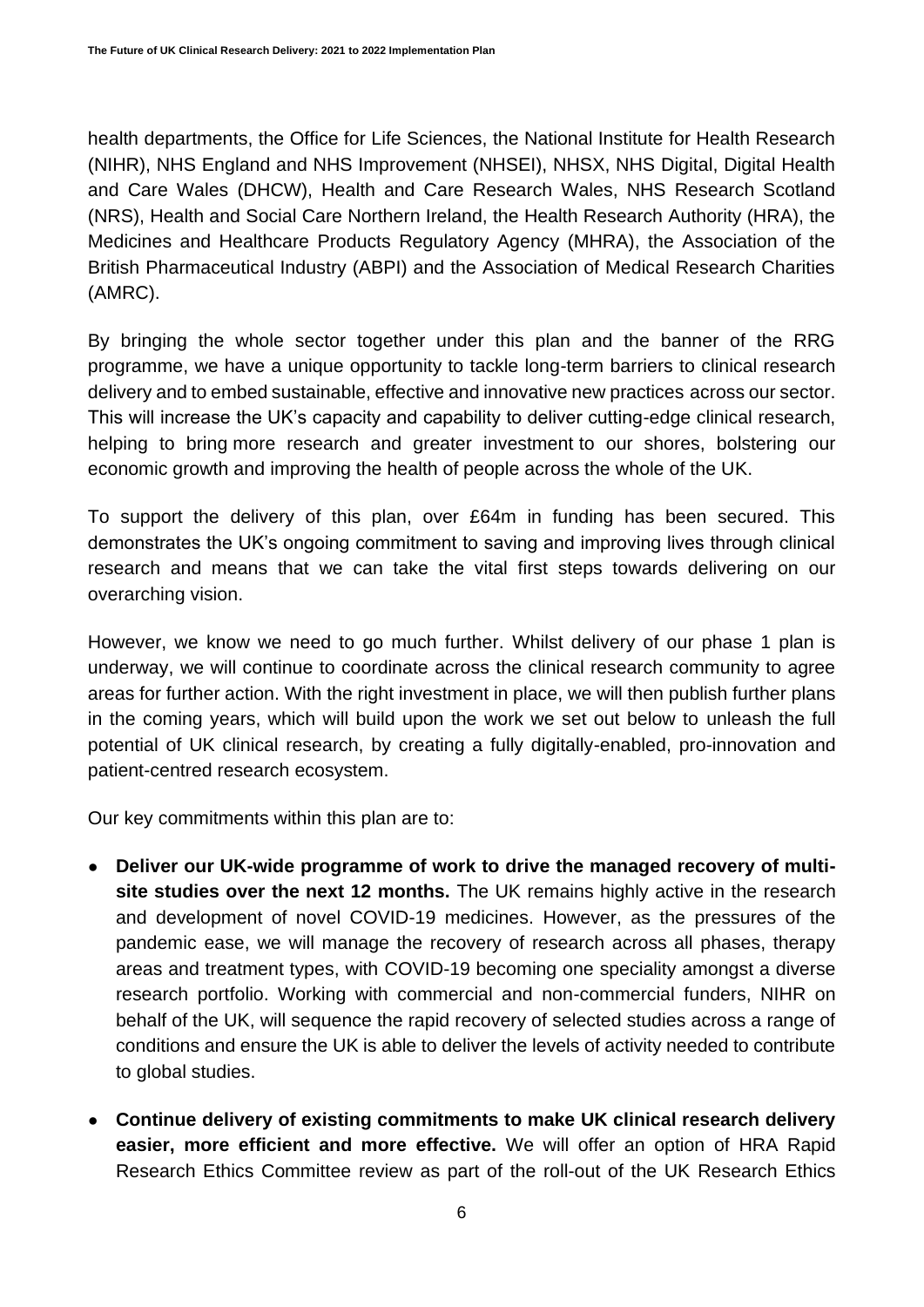Committee and MHRA combined review of clinical trials of medicines. This will build upon the use of the Integrated Research Application System (IRAS) as the new digital portal for research approvals and study set-up across the UK. In addition, we will reduce the variation and time spent negotiating costs for commercial research through the National Contract Value Review, which will ensure an aligned process for contracting of research across the whole of the UK.

● **Begin to deliver ambitious new initiatives that will set us on the path towards realising our bold vision for the future of UK clinical research.** We will take the first steps towards digitising the clinical research process to make it faster and cheaper by beginning to create a holistic, data-enabled Find, Recruit and Follow-up service. Flexible workforce and delivery models will be expanded, including capacity for research in primary and community care, and the package of incentives and metrics used to drive performance across the system will be reviewed and updated. We will also support and enable the delivery and evaluation of innovative models of trial delivery, such as huband-spoke, decentralised models and remote participation.

Given the scope of the work and the fast pace of change in clinical research, we will keep the specifics of this plan under review via the RRG programme and we will adapt delivery as needed to ensure we meet any new challenges as they arise. The RRG programme will also hold responsibility for the monitoring and evaluation of delivery, to ensure that progress against our commitments is measured and assessed.

By delivering on this plan, we will take our first firm steps towards achieving our overarching vision – to make the UK one of the most attractive places in the world to conduct efficient and cutting-edge clinical research that unlocks the power of new treatments and technologies to revolutionise patient care.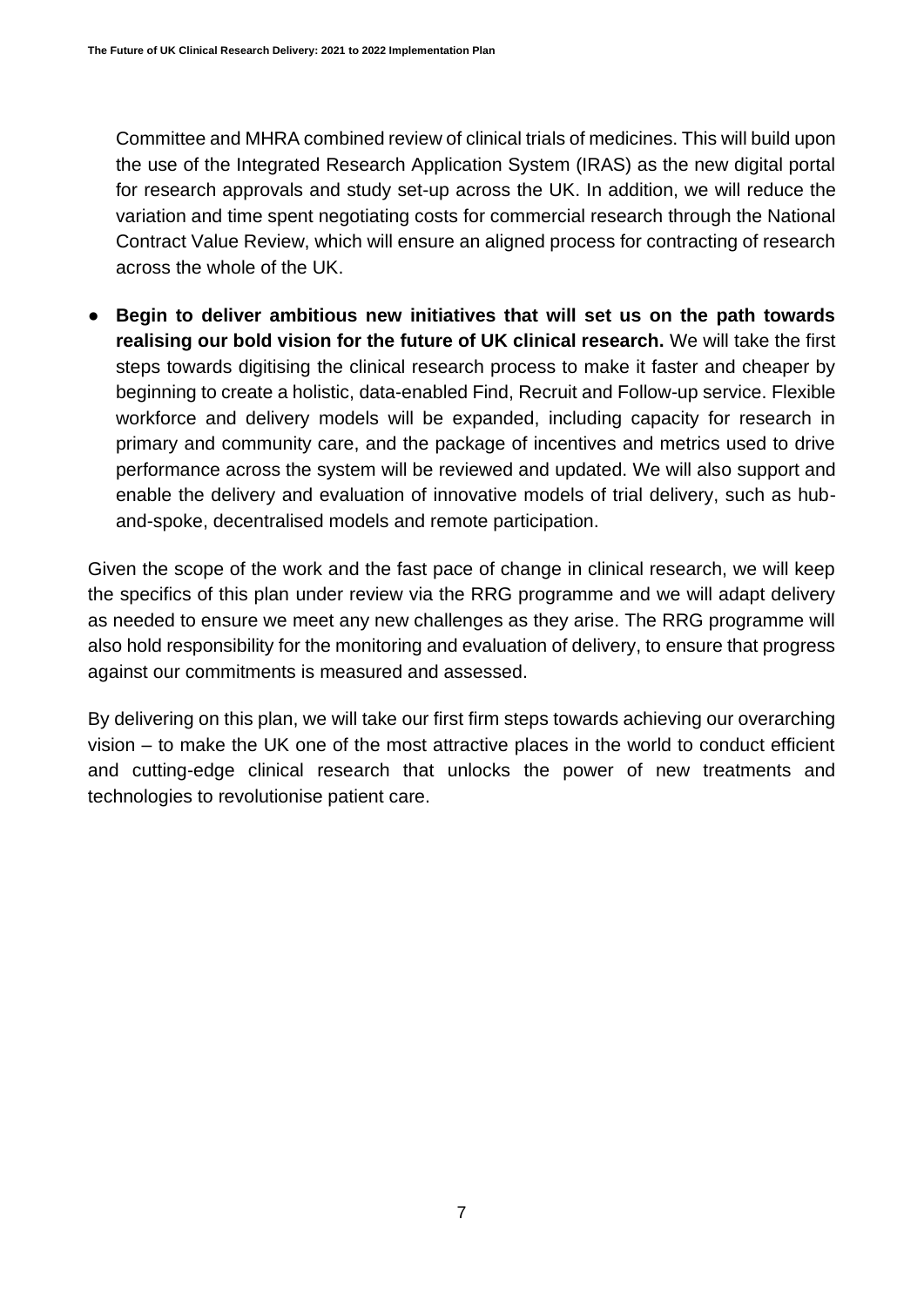# <span id="page-7-0"></span>**Scope**

We recognise that health policy is a devolved responsibility, where the UK and devolved administrations have distinct ownership over implementation. However, whilst there are different approaches to the delivery of clinical research across the United Kingdom, we are committed to delivering on a vision with a UK-wide reach and in pursuit of a common goal – to create a seamless and interoperable service across the UK to support clinical research delivery, shaping the future of healthcare and improving peoples' lives.

We are therefore creating a joined-up system – where sponsors of both commercial and non-commercial research can easily deliver studies across the UK and patients anywhere in the country can easily participate.

To ensure compatible and consistent ways of working across England, Scotland, Wales and Northern Ireland many commitments in this plan are focussed on UK-wide implementation. Organisations such as MHRA and HRA have a UK-wide reach and as such their actions will have impacts across the UK. In other instances, actions are being led by a specific organisation on behalf of the UK, whilst other actions will be delivered through UK partnerships – recognising the different legislative and delivery contexts across the UK government and devolved administrations.

We will continue this collaborative working as part of the RRG Programme, to ensure the UK research offer remains coordinated and all parts of the country benefit from implementation.

#### <span id="page-7-1"></span>**Scotland**

Scotland recognises the strength in ensuring that the UK is a cohesive and streamlined place to undertake clinical research in a global economy. We are committed to improving cross border working, ensuring compatibility and efficiency of clinical research across the UK, and in maintaining and developing our ability to attract research to Scotland and the UK.

Healthcare in Scotland is devolved to the Scottish Government. Fourteen unitary territorial Health Boards have overall responsibility for delivering service within their geographic area, and these work with a smaller number of special Health Boards that provide national services. National research support and delivery infrastructure is provided through NRS, embedded within territorial Health Boards. Study approval and delivery processes are closely aligned through NRS at both national and local levels.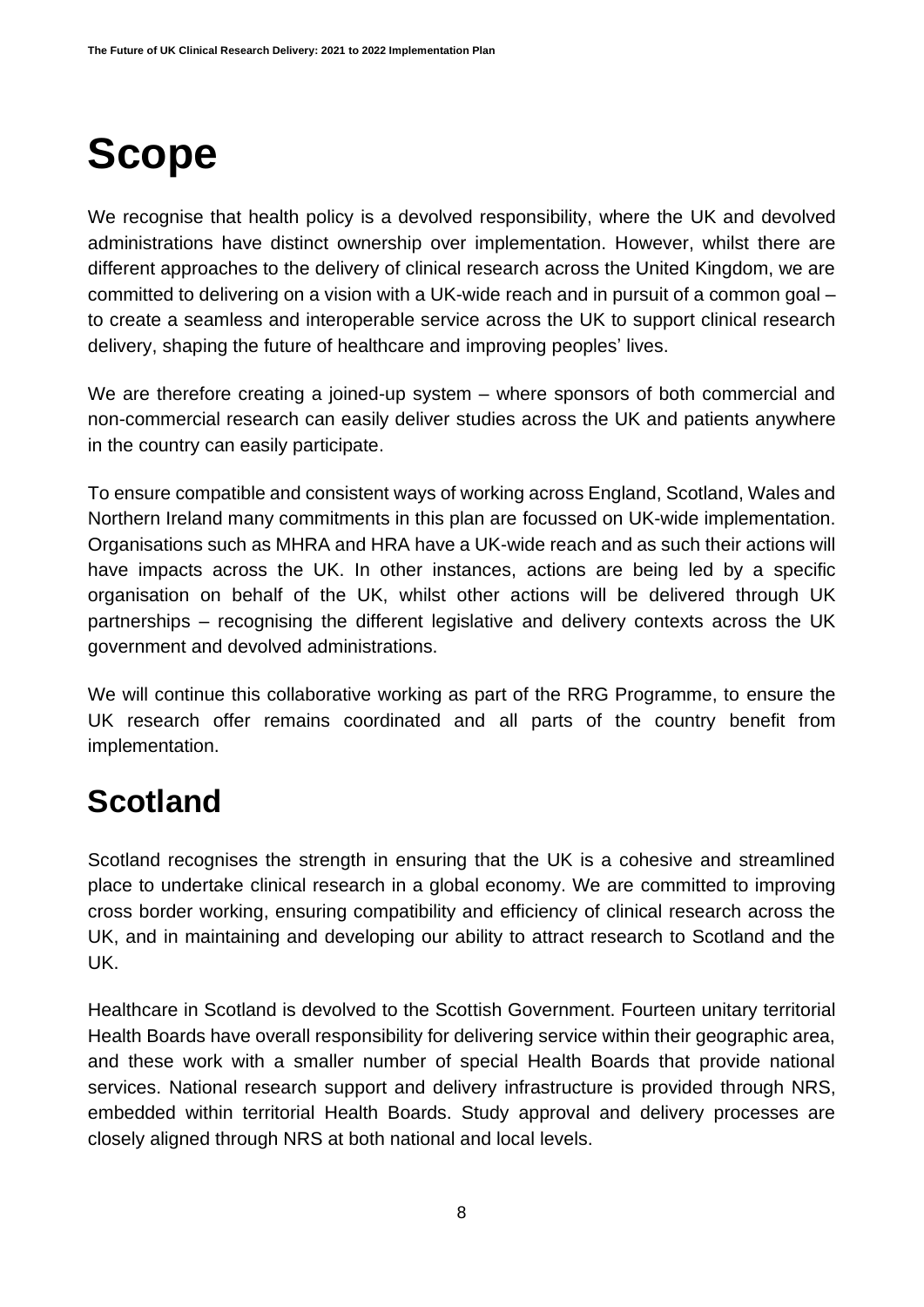NRS supports clinical research activity through partnership working between the Chief Scientist Office (CSO) of the Scottish Government and Scottish Health Boards. NRS works with Scottish Universities and other organisations to ensure that Scotland provides a highly supportive environment for clinical research. NRS is facilitated by a Central Management Team with an established Management Group and Strategic Oversight Board giving direction and support. In combination this robust governance structure allows the strategic and operational vision to be continually and consistently reviewed, improved and developed with the RRG work being incorporated into these structures.

Clinical Research Facilities (CRFs) in the main population centres cover all phases of clinical research. These act as hubs for coordination, training and peer support for research support staff to facilitate activity across Scotland - and they will engage with UK wide activities to support recruitment and delivery, such as the Patient Recruitment Centres in England.

Scotland has a developed health informatics support infrastructure, with core support provided to 4 regional Data Safe Havens supporting regulated and secure access to NHS data. These Safe Havens work in tandem with the national electronic Data Research and Innovation Service (eDRIS) and Boards to deliver research and help identify patients to take part in studies. The Scottish Health Research Register (SHARE) has consented over 280,000 people to allow their health records to be searched against eligibility criteria to enter research studies. SHARE also provides a mechanism for collection of spare blood collected through routine clinical activities, allowing large scale, rapid collection for applicable projects. NRS, through the Data Safe Havens and SHARE continue to develop to facilitate more efficient trial delivery in Scotland. Mechanisms are also being explored to further enhance the use of NHS data to support trials in Scotland and to work with equivalents in supporting UK wide trials.

Continued engagement in UK wide activities will strengthen the learning across nations, reducing duplication and increasing deliverability. Participation of NRS in sharing experiences where relevant (e.g. in relation to the National Contract Value Review project which mirrors a process already in place in Scotland), and to actively contribute to new developments will ensure compatibility across nations, even where delivery models diverge.

Strong working relationships are in place across the UK, with NRS engaged in work streams detailed within this Implementation Plan. Further detail around Scottish plans will be published in a Scottish Government Strategy for Health Research, which will encompass plans linked to the RRG work, alongside additional Scotland-specific initiatives.

#### <span id="page-8-0"></span>**Wales**

Wales, through leadership from Health and Care Research Wales, is fully committed to playing its part in delivering a world-leading UK clinical research system. As an active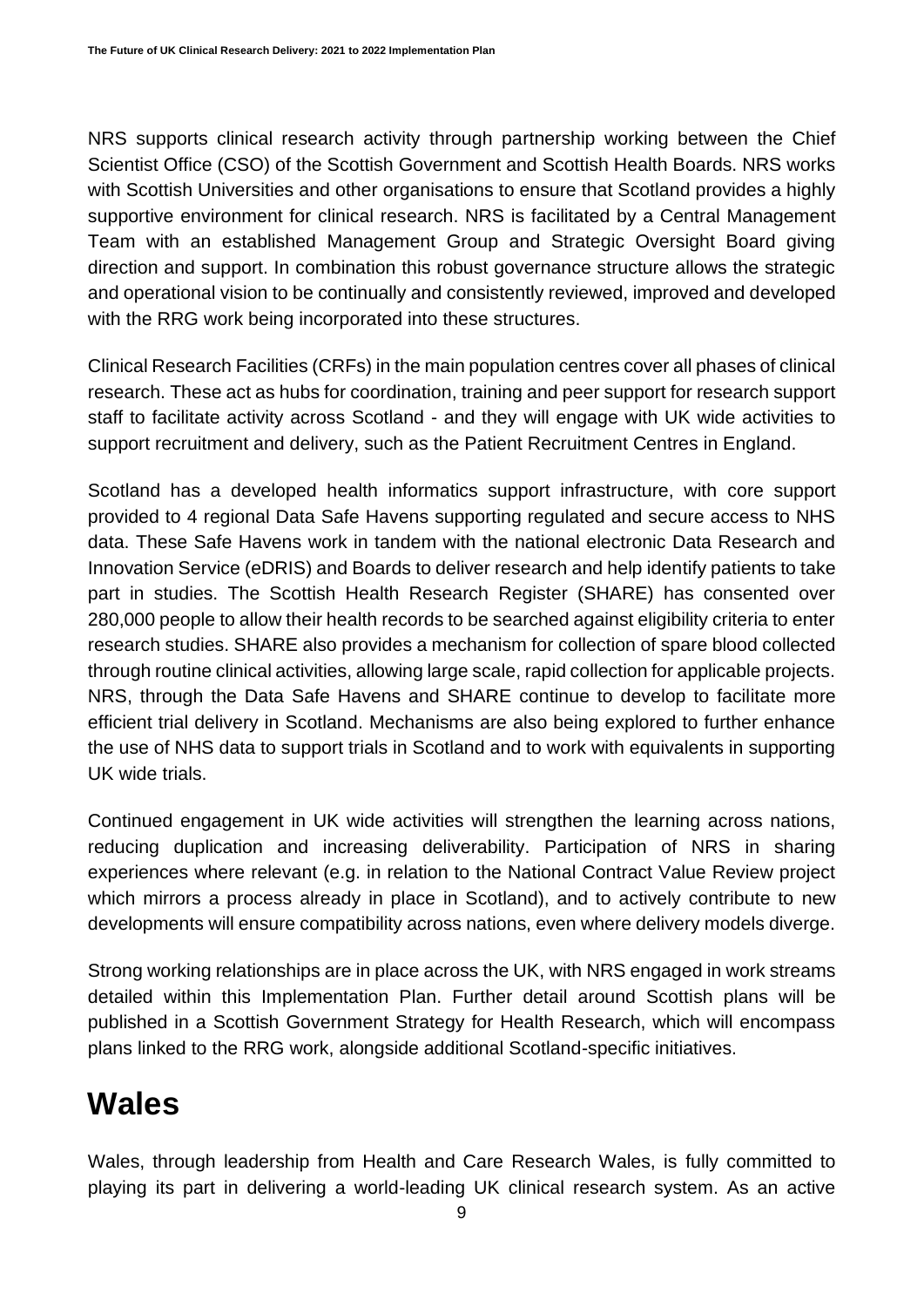member of the RRG programme, Wales will work collaboratively with all partners to realise our ambitions and improve the health and well-being of the population. This vision and plan are aligned to our 'A Healthier Wales' strategy, whereby individuals are at the heart of transformation and modernisation of health and care services, and where research is embedded in high quality care.

With the Welsh integrated health board model across primary/community and secondary care, Wales has real opportunities to offer. Working closely in partnership with our NHS leaders, and building on developments that have evolved over the last year, the Wales Study Support Service, which provides a One Wales 'front door', will now continue to support coordinated set-up, delivery and oversight of clinical research in Wales. In addition, Health and Care Research Wales will provide national coordination for the implementation of the actions within this plan, working collaboratively with organisations in Wales and across the UK.

Digital Health Care Wales is a new special health authority that was created on 1 April 2021. DHCW will take forward the digital transformations needed for better health and care and lead the delivery of national programmes to establish a modern technology enabled healthcare environment. Building on the existing digital research strengths in Wales (e.g. the Secure Anonymised Information Linkage Databank (SAIL)), DHCW will be a pivotal partner in supporting the delivery of this plan through supporting initiatives to make study set-up and delivery faster, more efficient and more innovative.

Health and Care Research Wales will also partner with Health Education and Improvement Wales (HEIW) to realise ambitions in developing and supporting our workforce in Wales, through structured research career pathways and in recognising dedicated time for research for health and care professionals.

New investments have been made in Research, Innovation and Improvement Co-ordination Hubs, focussed on driving the adoption and spread of proven innovations and new models of care. In addition, the Intensive Learning Academies are developing management and leadership roles across targeted themes linked to innovation adoption and transformation – with a strong emphasis on 'case study learning' that will translate research into better outcomes for patients.

The UK clinical research delivery vision and actions will also be a key feature in the forthcoming Health and Care Research Wales 3-year strategy.

#### <span id="page-9-0"></span>**Northern Ireland**

Northern Ireland (NI) is committed to full participation in the delivery of the UK-wide vision for the future of clinical research and is already fully involved in many of the UK-wide work streams. Implementation of the vision is a shared goal across the UK, however, with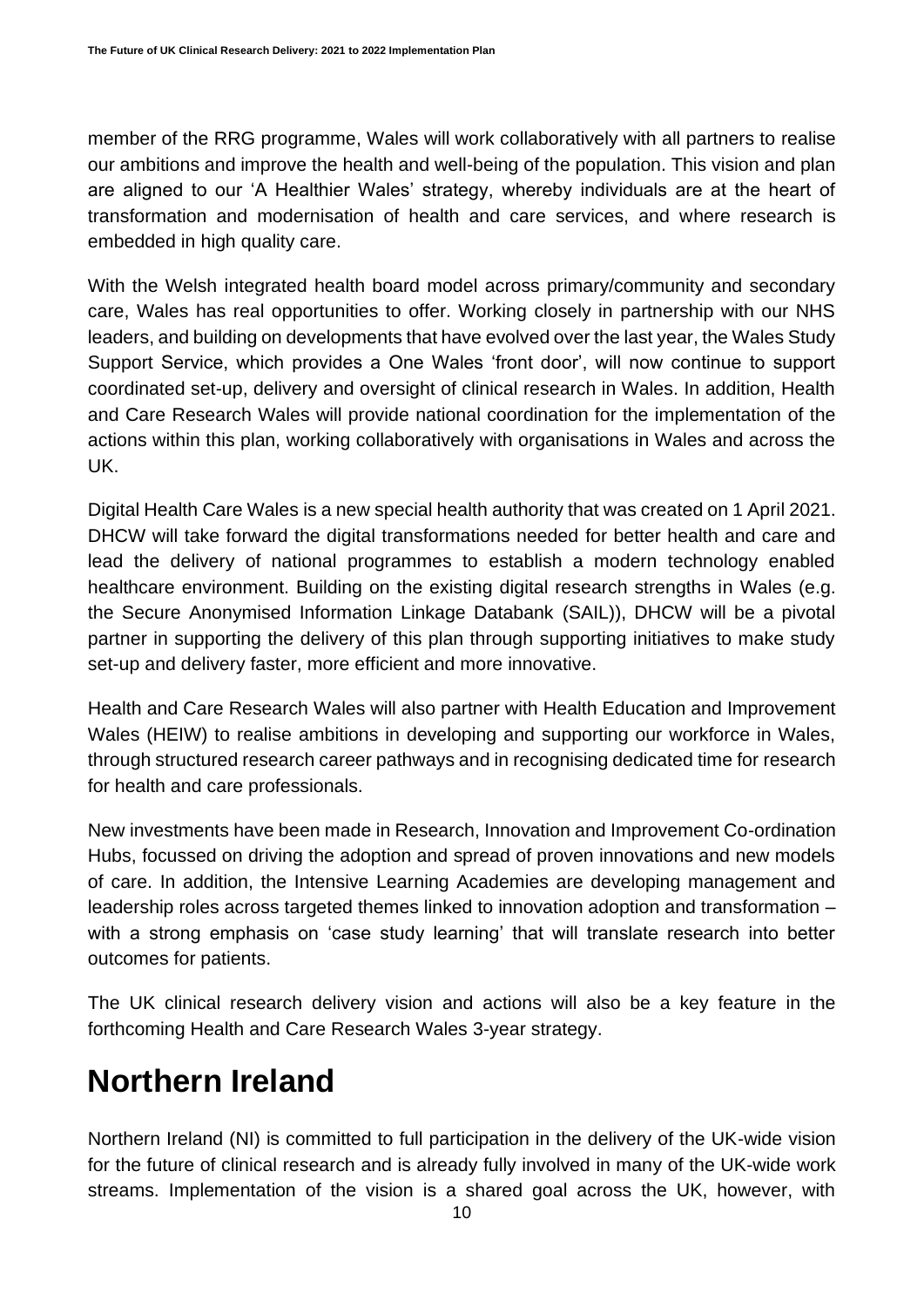differences in scale or potentially between legislative frameworks, some variations may exist as outlined within this plan. In a number of instances, local solutions have been put in place in Northern Ireland that are compatible with those in other administrations, and aim to provide a seamless experience for those placing research studies at any site across the UK. Northern Ireland recognises the value of a UK-wide approach to clinical research and is working toward collective and compatible solutions in partnership with colleagues.

Health and Social Care in Northern Ireland is delivered by 5 geographical Health & Social Care Trusts, the NI Ambulance Service, an independent Primary Care sector and a mixture of statutory and independent care organisations. Delivery of clinical research is undertaken through the Northern Ireland Clinical Research Networks, with two Clinical Research Facilities and a single Clinical Trials Unit. NI has put in place a Clinical Research Recovery, Resilience and Growth (NI CRRRG) Taskforce to develop a local Implementation Plan for the delivery of the vision, which will complement this document.

Northern Ireland is yet to implement legislation governing the secondary use of health data. However, this has not prevented NI from becoming a full member of the UK Health Data Research Alliance, working towards optimal benefit from shared data across the UK. To date NI has expanded their safe haven data access through the Honest Broker Service, which will soon be offered remotely, in partnership with SAIL in Wales. NI is also a partner in the HDRUK core data studies around COVID-19 and is working towards full implementation of secondary uses of data legislation in the coming months, which will provide more scope for participation in the digital actions described in this document. Data will also be a major area of focus for the NI CRRRG Taskforce.

A significant joint investment from Treasury and the NI Executive in clinical research is anticipated in NI, via regional City Deal initiatives in the two main cities, Belfast and Derry. It is expected that the City Deals will bring a collective and collaborative focus on clinical research and digital health, between the two Universities and Health and Social Care, as well as engaging local industry, driving innovation and attracting significant grant income and inward investment.

#### <span id="page-10-0"></span>**England**

In England, we are fully committed to supporting the delivery of the actions within this implementation plan, which will provide important foundations for future activities to build towards the delivery of our overarching vision.

As a vital first step towards creating a fully data-enabled clinical research delivery environment, we are beginning to develop a 'Find, Recruit and Follow-up' service – to make it easier than ever for researchers to connect with the digital tools and platforms that will expedite research recruitment, set-up and monitoring.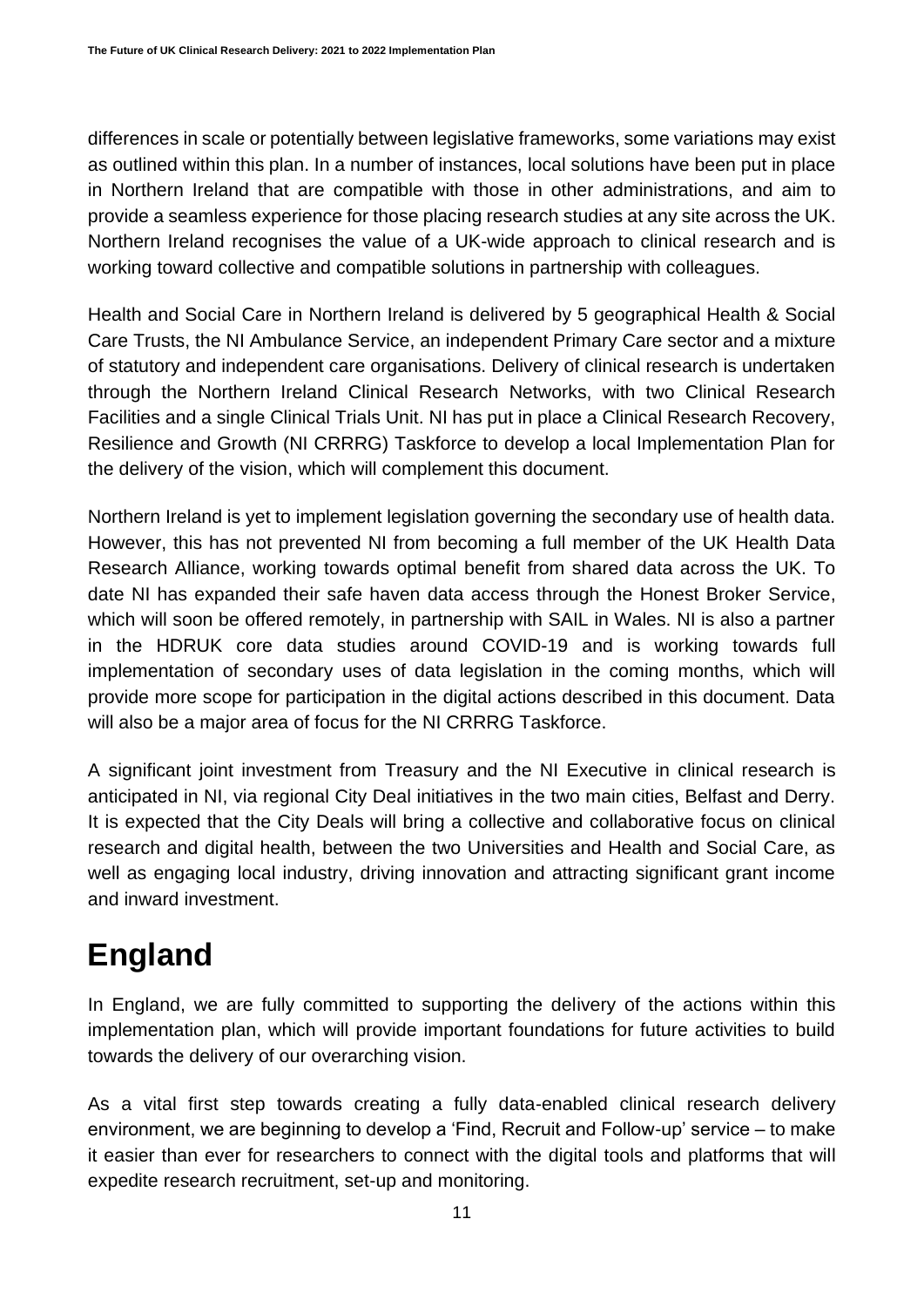Creating this service will be a major move towards unlocking the power of data to drive research, alongside NHSX's Health and Social Care Data Strategy and the [National Data](https://www.gov.uk/government/publications/uk-national-data-strategy)  [Strategy \(NDS\),](https://www.gov.uk/government/publications/uk-national-data-strategy) published in September 2020. Respondents to the [NDS consultation](https://eur02.safelinks.protection.outlook.com/?url=https%3A%2F%2Fwww.gov.uk%2Fgovernment%2Fconsultations%2Fuk-national-data-strategy-nds-consultation%2Foutcome%2Fgovernment-response-to-the-consultation-on-the-national-data-strategy&data=04%7C01%7CDarryl.Clough2%40officeforlifesciences.gov.uk%7C32405ea373de452e73e008d92bfd32ac%7Ccbac700502c143ebb497e6492d1b2dd8%7C0%7C0%7C637589188739292505%7CUnknown%7CTWFpbGZsb3d8eyJWIjoiMC4wLjAwMDAiLCJQIjoiV2luMzIiLCJBTiI6Ik1haWwiLCJXVCI6Mn0%3D%7C1000&sdata=C%2FyNF8wnU8LF36%2B53IuADy2MEP80a7BtSivl1kghefg%3D&reserved=0) confirmed that the framework set out in the NDS is fit for purpose and that government must now take action to ensure that we make the most of data's many opportunities.

In addition to UK-wide work on managed recovery, NIHR will also take forward further initiatives in England to diversify our research portfolio and increase system capacity. By further bolstering the 5 Patient Recruitment Centres, NIHR will make it easier and more efficient to deliver late-stage commercial research – making the UK more attractive and allowing more people to participate in research that is of relevance to them. NIHR's Clinical Research Network (CRN) will also expand their existing infrastructure in primary and community care and invest in boosting their research capacity through support for a flexible workforce and the increased use of varied delivery models for innovative research.

NHS England and NHS Improvement (NHSEI) will work closely with Primary Care Networks (PCNs) and Integrated Care Systems (ICSs) to explore how they can be empowered to support research in their local area whilst sharing best practice nationally. This collaborative working will ensure the NHS in England can embed research and innovation, both within local communities and on a national scale, to drive improvements in patient care.

The NHS Innovation Service will be established and use 'demand signalling' to effectively communicate the needs of the NHS in England. Researchers and innovators will be supported to rapidly research and develop new treatments, technologies and techniques with the potential to address these pressing healthcare challenges, to get proven solutions into the hands of the healthcare staff and patients who need them.

Together these activities in England, complemented by initiatives of the devolved administrations and in conjunction with the UK-wide actions for 2021 to 2022, represent a vital first step to the full realisation and implementation of our vision in future years.

We will pioneer England initiatives whilst continuing to actively support the wider programme of work that will lay the foundations to create a UK-wide clinical research ecosystem which is more efficient, more effective and more resilient than ever before.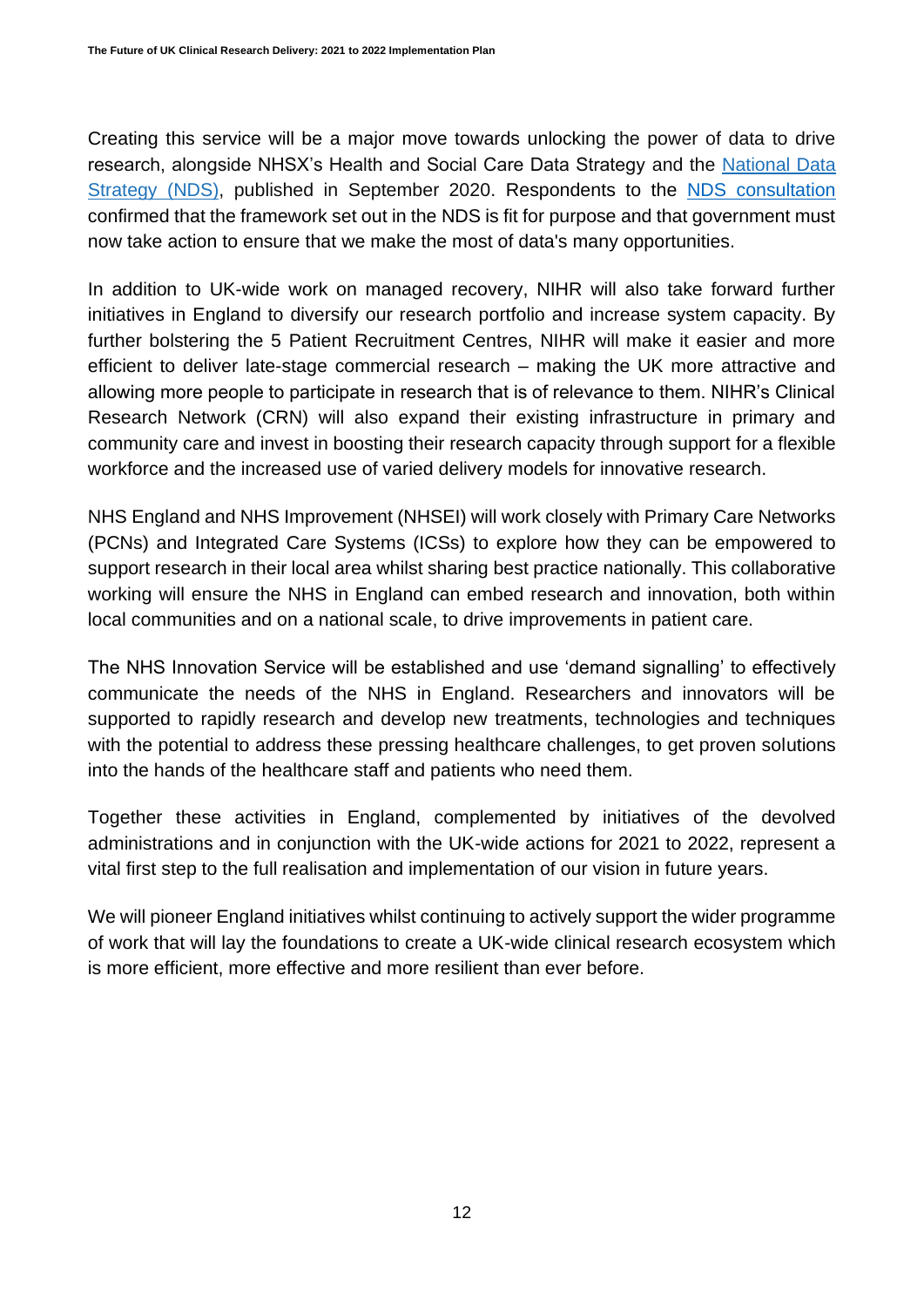## <span id="page-12-0"></span>**Managed Recovery**

As we emerge from the shadow of the pandemic and look to the recovery of non-COVID clinical research, we have heard clearly from research funders, sponsors and the NHS that a time-limited managed approach to the recovery of multi-centre studies is essential to our future growth. Stakeholders need increased certainty about when research delivery will restart, so that the UK can continue to make an active and leading contribution to global studies.

The partnerships and collaboration which enabled our success during the pandemic will remain vital as we recover from it. The NIHR CRN, on behalf of the UK, are leading discussions with commercial and non-commercial funders to develop operational plans for a managed recovery of clinical research. This will be undertaken by the Managed Recovery Operations Group and overseen by the RRG programme, with input from NHS R&D leaders and a range of wider stakeholders<sup>2</sup>.

This approach will see COVID-19 studies become one speciality amongst a diverse research portfolio. Targeted support will also enable NHS sites to recover research activity and generate the income needed to maintain and rebuild our expert research delivery workforce, while also supporting research staff as they recover.

**To begin to recover research across all phases, therapy areas and treatment types, we commit to support the following actions:**

| <b>Activity</b>                                                                                                            | <b>Impact</b>                                                                                                                                                            |
|----------------------------------------------------------------------------------------------------------------------------|--------------------------------------------------------------------------------------------------------------------------------------------------------------------------|
| The NIHR CRN is working across the UK in                                                                                   | By delivering on urgent commercial studies,                                                                                                                              |
| partnership with the research funders, the                                                                                 | we can demonstrate that the UK is                                                                                                                                        |
| devolved administrations and other                                                                                         | recovering from the impact of the pandemic                                                                                                                               |
| stakeholders, to identify the most pressing                                                                                | and remains an attractive location to place                                                                                                                              |
| studies that require support to recover.                                                                                   | global studies.                                                                                                                                                          |
| This includes an initial tranche of urgent                                                                                 | Commercial research activity will also                                                                                                                                   |
| commercial studies being put forward by                                                                                    | generate critical funding for NHS                                                                                                                                        |
| companies, with the process to be repeated                                                                                 | organisations, which is necessary to                                                                                                                                     |
| in future phases as capacity within the                                                                                    | maintain our expert workforce and clinical                                                                                                                               |
| system increases.                                                                                                          | research infrastructure into the future.                                                                                                                                 |
| The NIHR CRN, on behalf of the UK, will<br>lead the implementation of a managed<br>recovery of our non-commercial research | By adopting a partnership approach and<br>sequencing studies based on shared needs<br>of a wide range of stakeholders, we will<br>support a sustainable UK wide recovery |

<sup>2</sup> https://www.nihr.ac.uk/researchers/managing-research-recovery.htm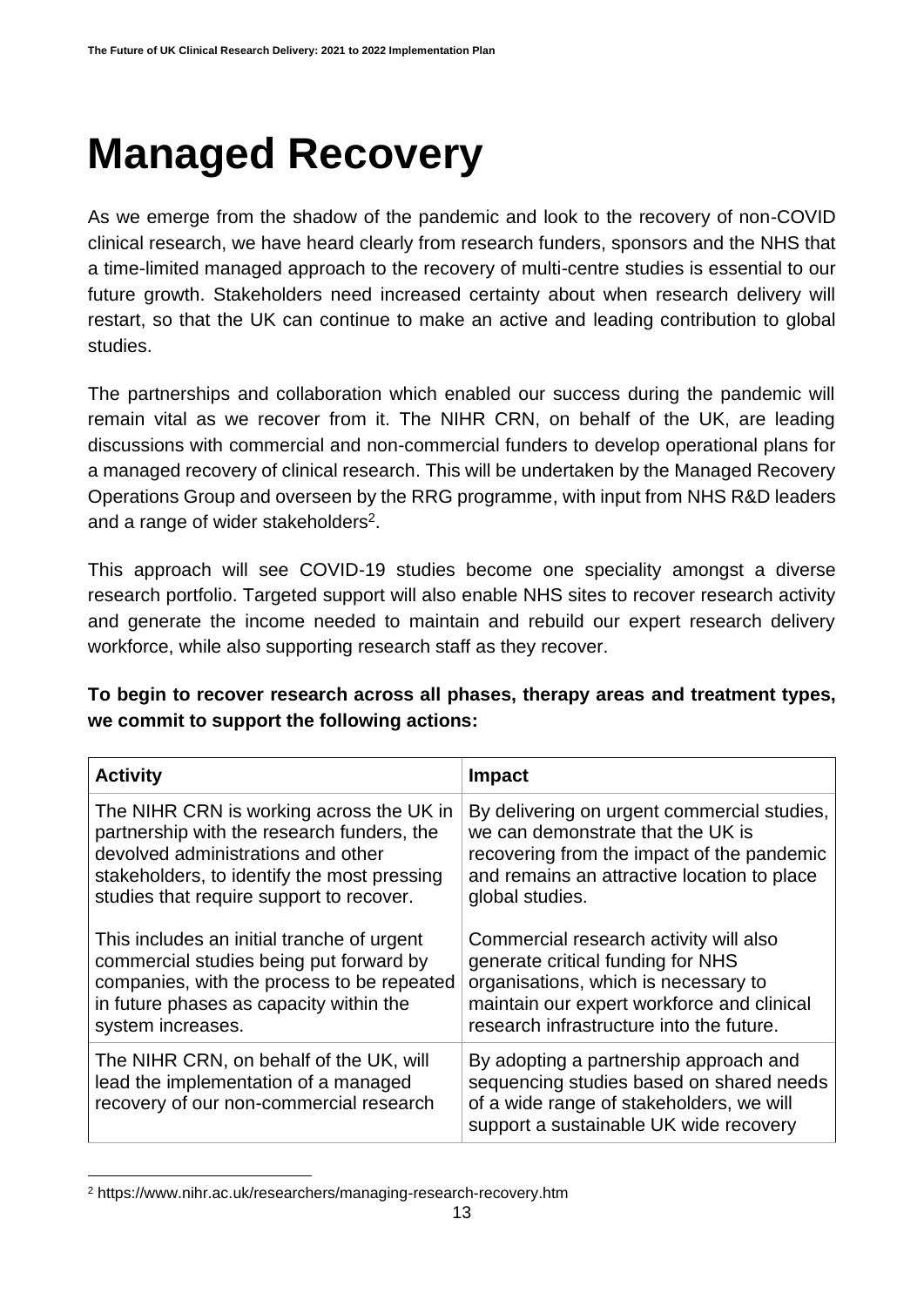| portfolio including multi-site studies over                                                                                       | and allow for plans to be adapted as the |
|-----------------------------------------------------------------------------------------------------------------------------------|------------------------------------------|
| the next 6-12 months.                                                                                                             | system recovers.                         |
| This will be agreed with input from<br>stakeholders, including funders, sponsors,<br>and NHS research and development<br>leaders. |                                          |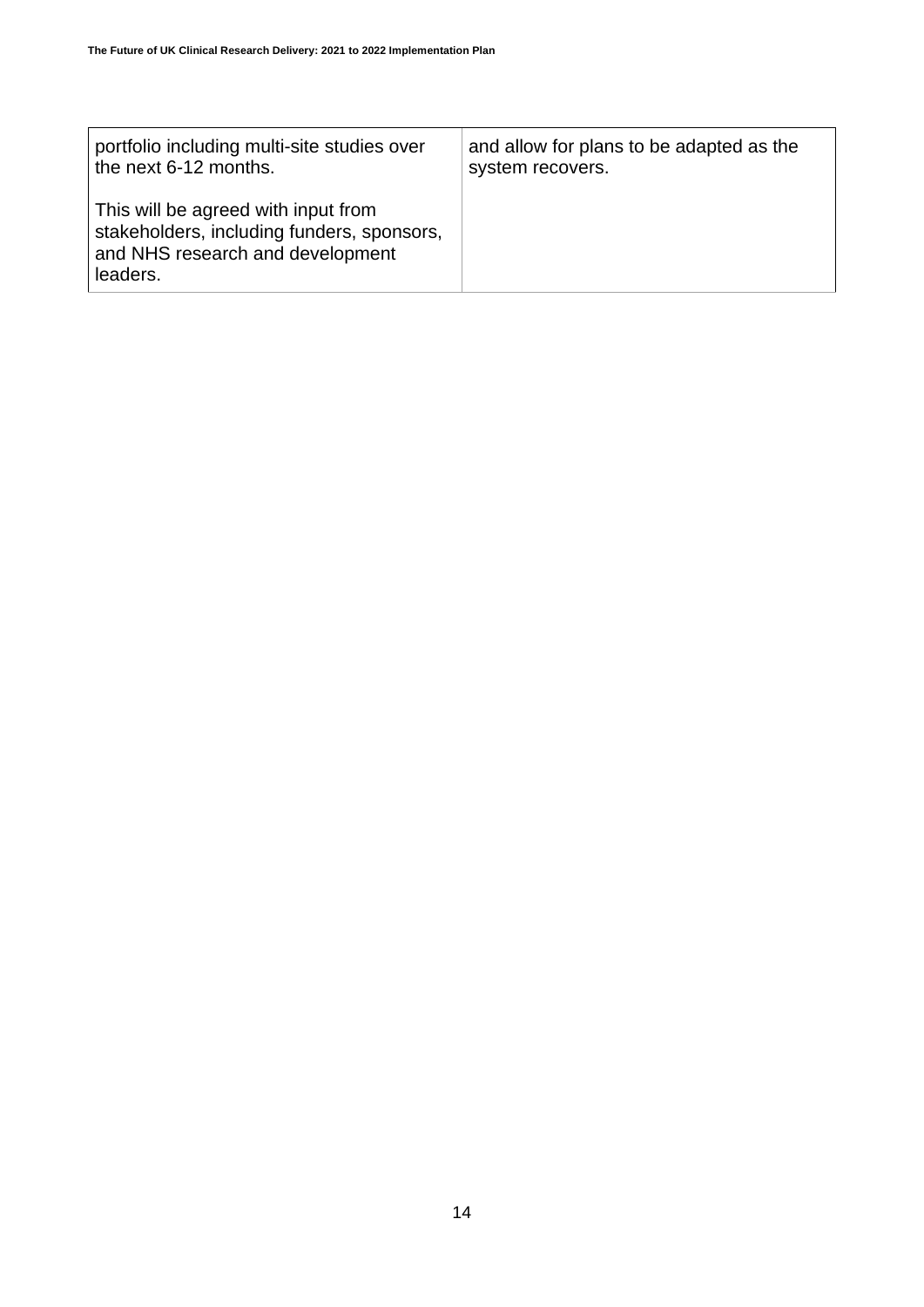## <span id="page-14-0"></span>**Action Area 1 – Improving the speed and efficiency of study set-up**

We know some research in the UK still takes too long to get off the ground. By simplifying and streamlining the route to study set up, incorporating greater transparency and consistency in research approvals and by expediting the processes for costing and contracting, we can reduce these delays and speed up all aspects of study set-up.

Our ambition is that the UK will become the premier destination for streamlined, transparent and efficient research – by removing unwarranted variation and setting up studies in record time. This will bring fresh business and investment to the UK to bolster economic growth and job creation. More importantly, it will set the pace for innovation and ensure research translates into improved patient care.

#### **As our first step to make the UK the best place to deliver innovative, streamlined, effective and efficient research, we commit to support the following actions:**

| <b>Activity</b>                                                                                                                                                                                                                                                                             | <b>Impact</b>                                                                                                                                                                                                                               |
|---------------------------------------------------------------------------------------------------------------------------------------------------------------------------------------------------------------------------------------------------------------------------------------------|---------------------------------------------------------------------------------------------------------------------------------------------------------------------------------------------------------------------------------------------|
| NHSEI, NIHR and HRA will work with<br>devolved administrations to design and<br>implement a national contract value review<br>process for commercial contract research.<br>This will work with existing support<br>available in Scotland with the aim of<br>creating an aligned UK service. | By reducing variation and time spent<br>negotiating costs for commercial research<br>across the UK, we will make study set-up<br>more efficient and predictable.                                                                            |
| HRA, through the UK contracts group, will<br>expand the range of model UK contracts<br>agreed with industry and the NHS.<br>This will include templates to support<br>innovative trial delivery through hub and<br>spoke models.                                                            | By increasing the model contract offering<br>we will make research contracting faster<br>and simpler for decentralised trials and<br>other innovative models                                                                                |
| HRA, working with relevant partners, will<br>streamline and accelerate the UK ethics<br>review service.<br>This will involve offering rapid REC review<br>as an option for clinical trials across the<br>UK, including Phase I trials in healthy<br>volunteers.                             | By ensuring REC review is not a barrier to<br>fast and efficient research set-up, we will<br>support faster approval of new research<br>studies in the NHS and across the UK,<br>whilst maintaining high ethical standards for<br>research. |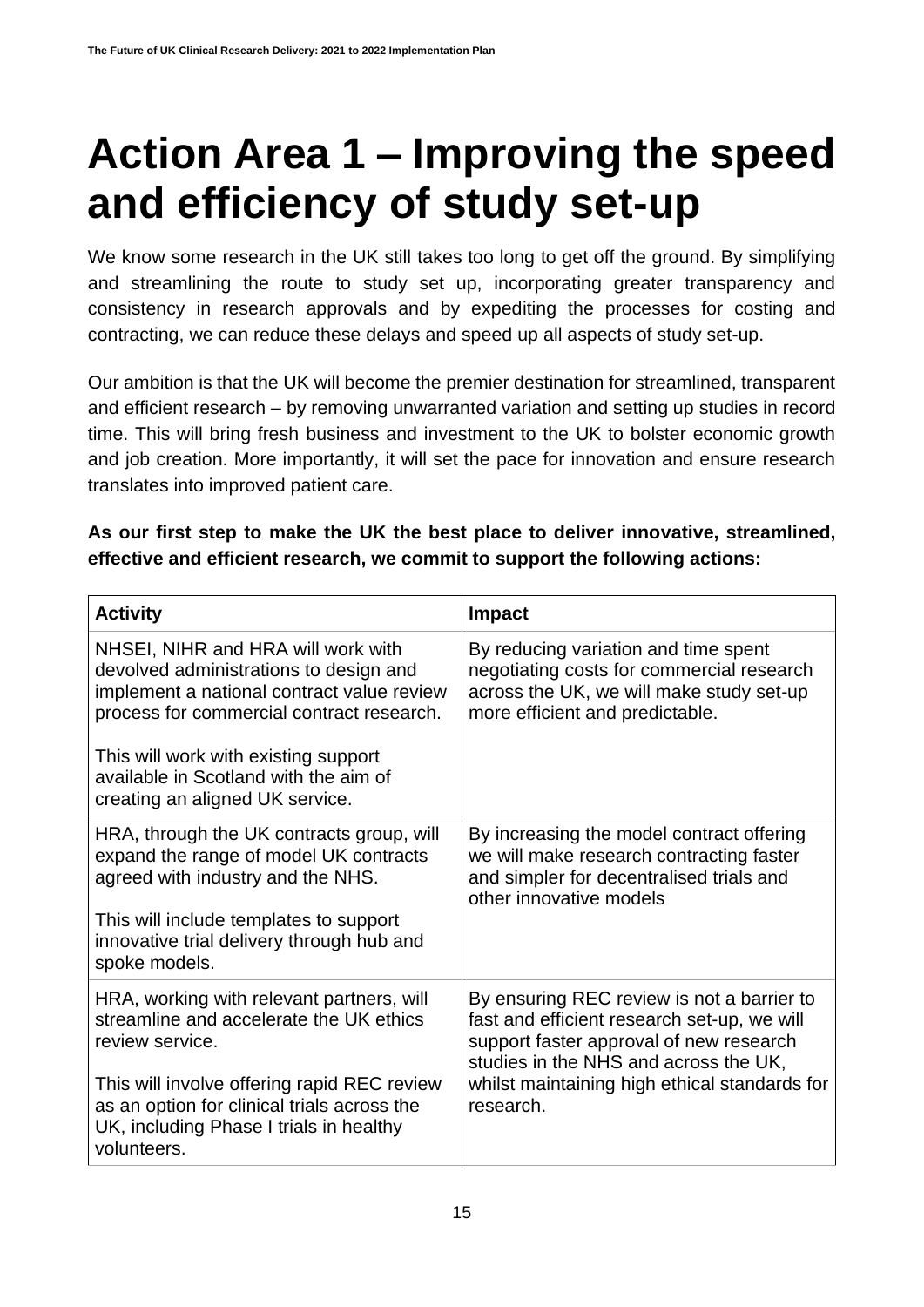| HRA will continue work on developing IRAS<br>as a UK portal for research approvals and<br>ongoing study oversight, streamlining<br>approval processes, improving<br>communication with digital interfaces and<br>workflow tools.                                              | By improving the processes and systems<br>which support research, we can make<br>study set-up more efficient and transparent.                                                                                                                                                                                                     |
|-------------------------------------------------------------------------------------------------------------------------------------------------------------------------------------------------------------------------------------------------------------------------------|-----------------------------------------------------------------------------------------------------------------------------------------------------------------------------------------------------------------------------------------------------------------------------------------------------------------------------------|
| NIHR, working with the devolved<br>administrations, will ensure development of<br>digital solutions that link research approvals<br>portals with delivery management systems<br>where linked systems are not already in<br>place.                                             | By supporting greater digitalisation of the<br>research ecosystem, we will remove red<br>tape and make it easier to track progress of<br>studies and research portfolios.                                                                                                                                                         |
| The UK government and devolved<br>administrations will ensure late-phase<br>commercial clinical research is delivered<br>through efficient and responsive models.                                                                                                             | By making delivery of late-phase<br>commercial clinical research easier and<br>more efficient, we will provide people<br>across the UK with the opportunity to<br>access research opportunities that are of<br>relevance to them and increase the UK's<br>attractiveness as a destination for late-<br>stage research investment. |
| The Innovative Licencing and Access<br>Pathway (ILAP) will continue to provide an<br>integrated UK approach to accelerate time<br>to market.                                                                                                                                  | By implementing ILAP we will ensure<br>speedier UK-wide approval processes and<br>easier access to support along the<br>development pathway for new treatments.                                                                                                                                                                   |
| ILAP will also facilitate patient access to<br>medicines by delivering tools and advice for<br>companies on clinical trial design, to ensure<br>optimal data is generated for both<br>regulatory approval and health technology<br>appraisal from its partners across the UK. | This will provide increased clarity for<br>innovators and companies regarding the<br>data and evidence they need for licencing<br>and health technology assessment.                                                                                                                                                               |
| MHRA will continue to develop proposals to<br>improve and update the regulation of<br>clinical trials, while maintaining alignment<br>with global standards.<br>This includes legislative changes to the                                                                      | By improving clinical trial regulations, we<br>can ensure better research transparency,<br>risk proportionate safety requirements,<br>greater accessibility for patients, and<br>streamlined approvals for faster research<br>delivery.                                                                                           |
| Medicines for Human Use (Clinical Trials)<br>Regulations 2004, using powers under the<br>Medicines and Medical Devices Act 2021.                                                                                                                                              | In addition, this will help drive more<br>effective delivery of trials, informed by<br>global best practice and harmonisation of<br>regulatory requirements in key areas such<br>as terminology.                                                                                                                                  |
| MHRA will further develop combined review<br>with HRA and devolved administrations on<br>research for both medicines and medical                                                                                                                                              | By introducing greater combined working,<br>we can streamline UK-wide processes and<br>reduce bureaucracy for researchers                                                                                                                                                                                                         |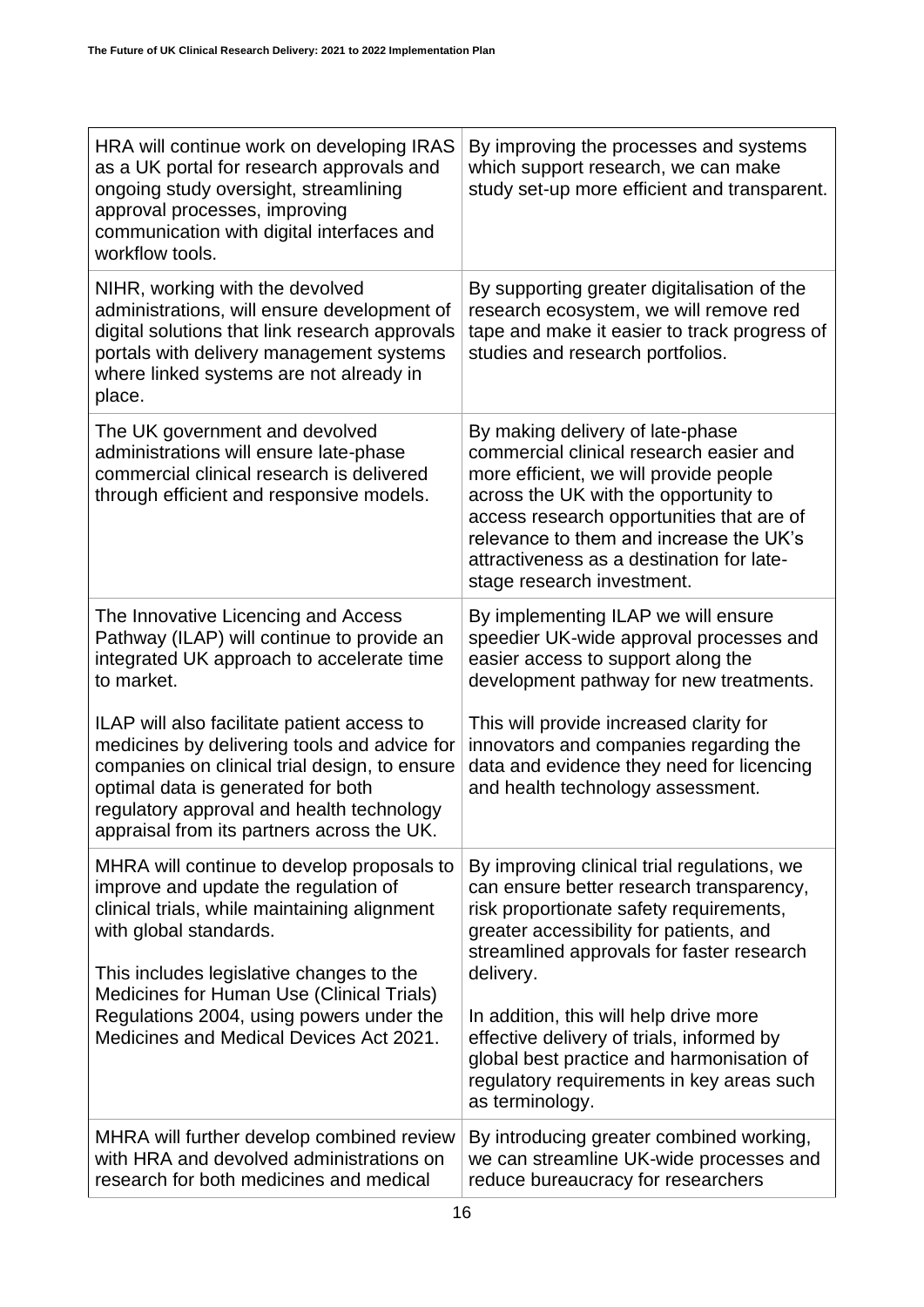| devices, through established and defined<br>collaborative clinical trial (medicine) and<br>clinical investigation (devices) reviews.                                                                                                                                                                                                               | conducting research with medicines and<br>medical devices.<br>This will also benefit UK companies<br>conducting phase I trials in healthy<br>volunteers for global sponsors.                                                                                                           |
|----------------------------------------------------------------------------------------------------------------------------------------------------------------------------------------------------------------------------------------------------------------------------------------------------------------------------------------------------|----------------------------------------------------------------------------------------------------------------------------------------------------------------------------------------------------------------------------------------------------------------------------------------|
| The Experimental Cancer Medicine Centre<br>(ECMC) Network, with support from<br>MHRA and HRA, will deliver a pilot to set-<br>up Phase I oncology trials within 80 days of<br><b>IRAS</b> submission.                                                                                                                                              | By expediting recruitment to phase I<br>experimental cancer trials, we will help<br>ensure the UK remains a globally<br>competitive location to trials of innovative<br>and experimental treatments – particularly<br>for ground-breaking cancer research.                             |
| The RRG Programme will ensure strategic<br>coordination of work to improve the speed<br>and efficiency of the UK clinical research<br>ecosystem, supporting progress and<br>ensuring alignment of current initiatives, as<br>well as identifying key areas for<br>improvement and investment necessary to<br>fully realise the overarching vision. | By continuing to work together in<br>partnership the RRG members will<br>coordinate activity across the UK, ensure<br>we remain on track to deliver on our<br>overarching vision and communicate a<br>clear and consistent message to<br>commercial and non-commercial<br>researchers. |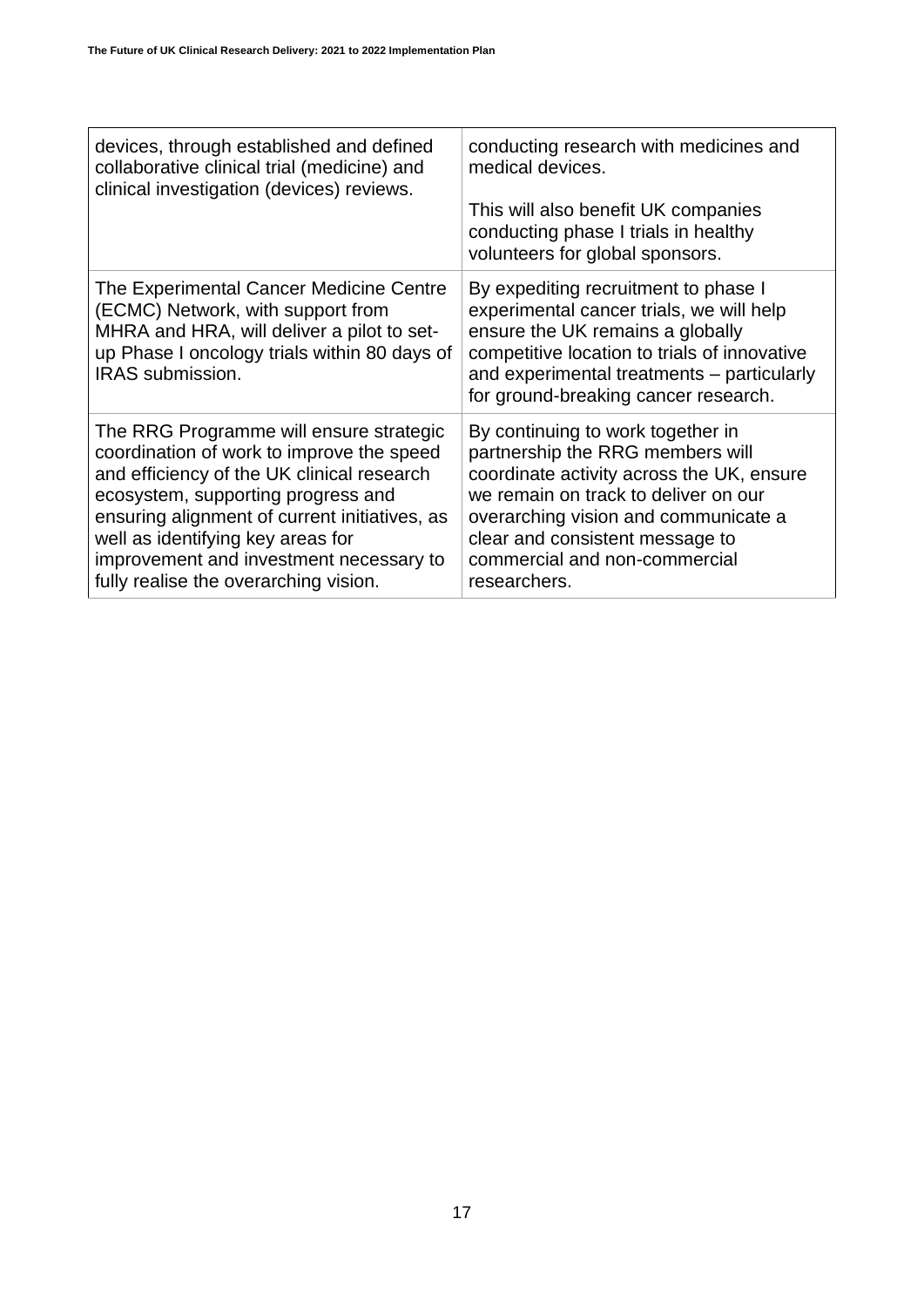## <span id="page-17-0"></span>**Action Area 2 – Building upon digital platforms to deliver clinical research**

We have high-quality data assets and have invested in a range of digital platforms which are already providing valuable services to support research delivery. Whilst the value of these platforms has been demonstrated during COVID-19, the pandemic has also highlighted the need for further development and more cohesion across the data landscape. We now need to increase the scale and interoperability between systems, to support feasibility assessments, improve diverse recruitment and to reduce the burden and costs of clinical research delivery, at both a national and local level. Different legislative frameworks within each UK administration means tailored solutions will be required in each case. However, we are committed to ensuring a seamless and joined up UK-wide approach to research sponsors.

To progress this, in 2021, we are beginning to develop a data enabled 'Find, Recruit, and Follow-up' service, to make it easier, faster, and more effective to deliver clinical research. This includes making it easier for researchers to identify and use the most appropriate data and digital tools to deliver their study through study support services. Such tools include Clinical Practice Research Datalink's (CPRD) Speedy Patient Recruitment Into Trials (SPRINT) and NHS DigiTrials, which use data to deliver studies from feasibility and recruitment, to monitoring participant outcomes during and after the study completes.

These actions will lay the foundations for a fully data-enabled clinical research environment that will, in turn, support increased recruitment, more diverse participation and the rapid development of new technologies, treatments and techniques - from precision medicines to AI-enabled diagnostics - which can help to tackle the NHS's most pressing healthcare challenges.

| As the first step towards a more cohesive data-enabled digital research |
|-------------------------------------------------------------------------|
| environment, we commit to support the following actions:                |

| <b>Activity</b>                             | <b>Impact</b>                              |
|---------------------------------------------|--------------------------------------------|
| The RRG programme will work across the      | By joining up the UK systems we will bring |
| UK to develop a seamless UK-wide system     | increased diversity in research sponsors   |
| of digital platforms for research sponsors, | and research sites.                        |
| ensuring they can bring research,           | This will ensure patients and researchers  |
| particularly those studies with a digital   | across different parts of the UK are not   |
| component, to any part of the UK            | disadvantaged by location, especially for  |
| effectively.                                | digitally enabled trials                   |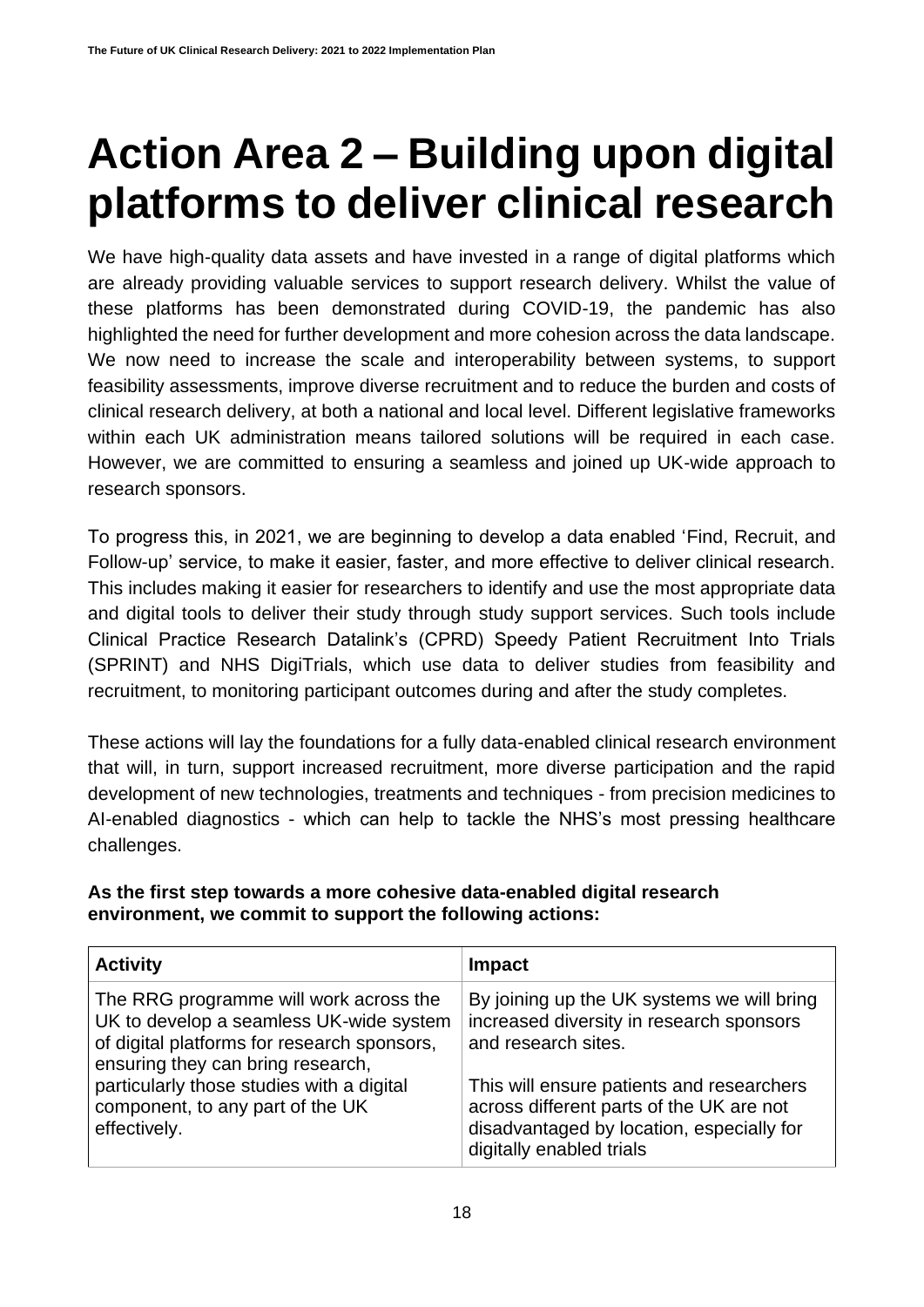| The RRG programme will work with                                                                                                                                                                                                                                                                                                                                                              | By understanding the UK registry                                                                                                                                                                                                                                                       |
|-----------------------------------------------------------------------------------------------------------------------------------------------------------------------------------------------------------------------------------------------------------------------------------------------------------------------------------------------------------------------------------------------|----------------------------------------------------------------------------------------------------------------------------------------------------------------------------------------------------------------------------------------------------------------------------------------|
| funders, researchers and volunteers to                                                                                                                                                                                                                                                                                                                                                        | landscape, we will identify ways to make                                                                                                                                                                                                                                               |
| understand the various registries across                                                                                                                                                                                                                                                                                                                                                      | the ecosystem more efficient whilst                                                                                                                                                                                                                                                    |
| the UK that allow for people to register their                                                                                                                                                                                                                                                                                                                                                | developing better links and                                                                                                                                                                                                                                                            |
| interest in being part of research.                                                                                                                                                                                                                                                                                                                                                           | interdependencies that will reduce                                                                                                                                                                                                                                                     |
| These include the Covid Vaccine Registry,                                                                                                                                                                                                                                                                                                                                                     | confusion for researchers and volunteers -                                                                                                                                                                                                                                             |
| other condition specific registries and more                                                                                                                                                                                                                                                                                                                                                  | resulting in increased opportunities for                                                                                                                                                                                                                                               |
| generic registries like Our Future Health.                                                                                                                                                                                                                                                                                                                                                    | people to be part of research.                                                                                                                                                                                                                                                         |
| HRA and NIHR CRN, working with the<br>devolved administrations, will establish<br>guidance and support services that<br>facilitate data-enabled recruitment and help<br>researchers understand, navigate and use<br>data services as part of effective study<br>delivery. Initially, this will focus on mature,<br>large-scale data and digital infrastructure<br>and expand in future years. | By making it easier to navigate and access<br>our NHS data and digital platforms, as well<br>as offering guidance on effective and<br>appropriate use, we will increase<br>researcher confidence, enable more<br>innovative study design and support more<br>efficient study delivery. |
| We will further develop the capabilities of                                                                                                                                                                                                                                                                                                                                                   | By ensuring secure and appropriate use of                                                                                                                                                                                                                                              |
| specific data and digital services to                                                                                                                                                                                                                                                                                                                                                         | national data sets we can speed up set-up,                                                                                                                                                                                                                                             |
| enhance UK capability for clinical research                                                                                                                                                                                                                                                                                                                                                   | recruitment and follow-up further enabling                                                                                                                                                                                                                                             |
| delivery, including:                                                                                                                                                                                                                                                                                                                                                                          | innovative trial design and delivery.                                                                                                                                                                                                                                                  |
| CPRD, working across the UK, will fully                                                                                                                                                                                                                                                                                                                                                       | This will lay the foundations to connect                                                                                                                                                                                                                                               |
| launch SPRINT (Speedy Patient                                                                                                                                                                                                                                                                                                                                                                 | services across the UK in future years and                                                                                                                                                                                                                                             |
| Recruitment Into Trials) - a data-enabled                                                                                                                                                                                                                                                                                                                                                     | also support increased access to research                                                                                                                                                                                                                                              |
| patient find and recruit service for                                                                                                                                                                                                                                                                                                                                                          | and improved diversity of study                                                                                                                                                                                                                                                        |
| commercial studies in any setting.                                                                                                                                                                                                                                                                                                                                                            | participants.                                                                                                                                                                                                                                                                          |
| NHS DigiTrials in England will automate<br>and develop the sophistication of their<br>feasibility, recruitment and outcomes<br>services to increase both capacity and<br>speed.                                                                                                                                                                                                               |                                                                                                                                                                                                                                                                                        |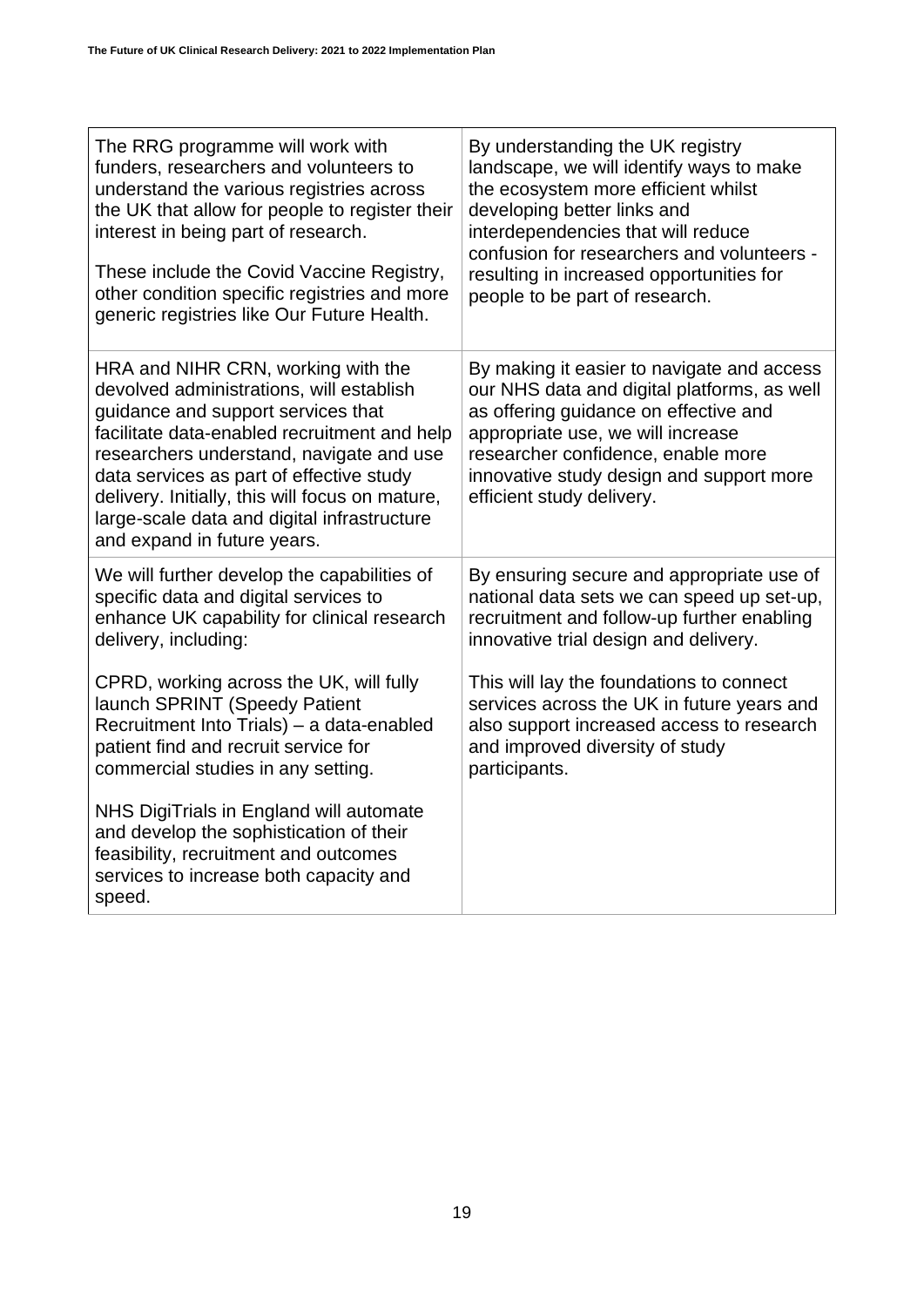# <span id="page-19-0"></span>**Action Area 3 – Increasing the use of innovative research designs**

Innovative study designs have never been so widespread and so necessary throughout clinical research. Changing the way we design and deliver studies will allow us to build system resilience and increase system capacity, by freeing up NHS and research delivery staff to work on the activities that really need their involvement and skills.

Our commitments will support researchers to design their studies in more innovative ways through detailed guidance, expert advice, evaluation and showcasing the delivery of such approaches in practice. We will also increase our understanding of the barriers to implementation of innovative approaches through new methodology research. And we will use this improved understanding as a basis for the design of interventions in the next phase of the programme to enable a step change in study design, delivery and evaluation.

#### **As the first step to deliver faster, more efficient and more innovative clinical research in the UK, we commit to support the following actions:**

| <b>Activity</b>                                                                                                                                                                                                                                                                           | <b>Impact</b>                                                                                                                                                                                                                                                     |
|-------------------------------------------------------------------------------------------------------------------------------------------------------------------------------------------------------------------------------------------------------------------------------------------|-------------------------------------------------------------------------------------------------------------------------------------------------------------------------------------------------------------------------------------------------------------------|
| MHRA will further enhance their early<br>engagement support for researchers. This<br>includes joined-up advice from NICE, SMC<br>and HRA alongside a robust 'pre-<br>assessment service' and establishment of<br>guidance from MHRA/NICE on innovative<br>trial designs, as an ILAP tool. | By bolstering early regulatory engagement<br>we can help more researchers with their<br>study designs, to ensure they align with the<br>UK-wide regulatory review processes for<br>faster decisions and the use of more<br>innovative designs.                    |
| NIHR and HRA, working with MHRA and<br>the devolved administrations, will undertake<br>a programme of work to assess and<br>develop capability to support virtual and<br>decentralised trials, including delivery of<br>pilot projects.                                                   | By boosting our capacity to support novel<br>study designs we will increase future<br>system resilience and widen access to<br>research amongst a broader range of<br>prospective participants, to increase access<br>for patients with the greatest health need. |
| NIHR and devolved administrations will<br>continue work to share examples and<br>learning from the implementation of<br>innovative design and delivery of clinical<br>research, to help these approaches to<br>become business as usual.                                                  | By building awareness and confidence<br>across the clinical research ecosystem we<br>will increase the use of innovative research<br>designs and delivery methods.                                                                                                |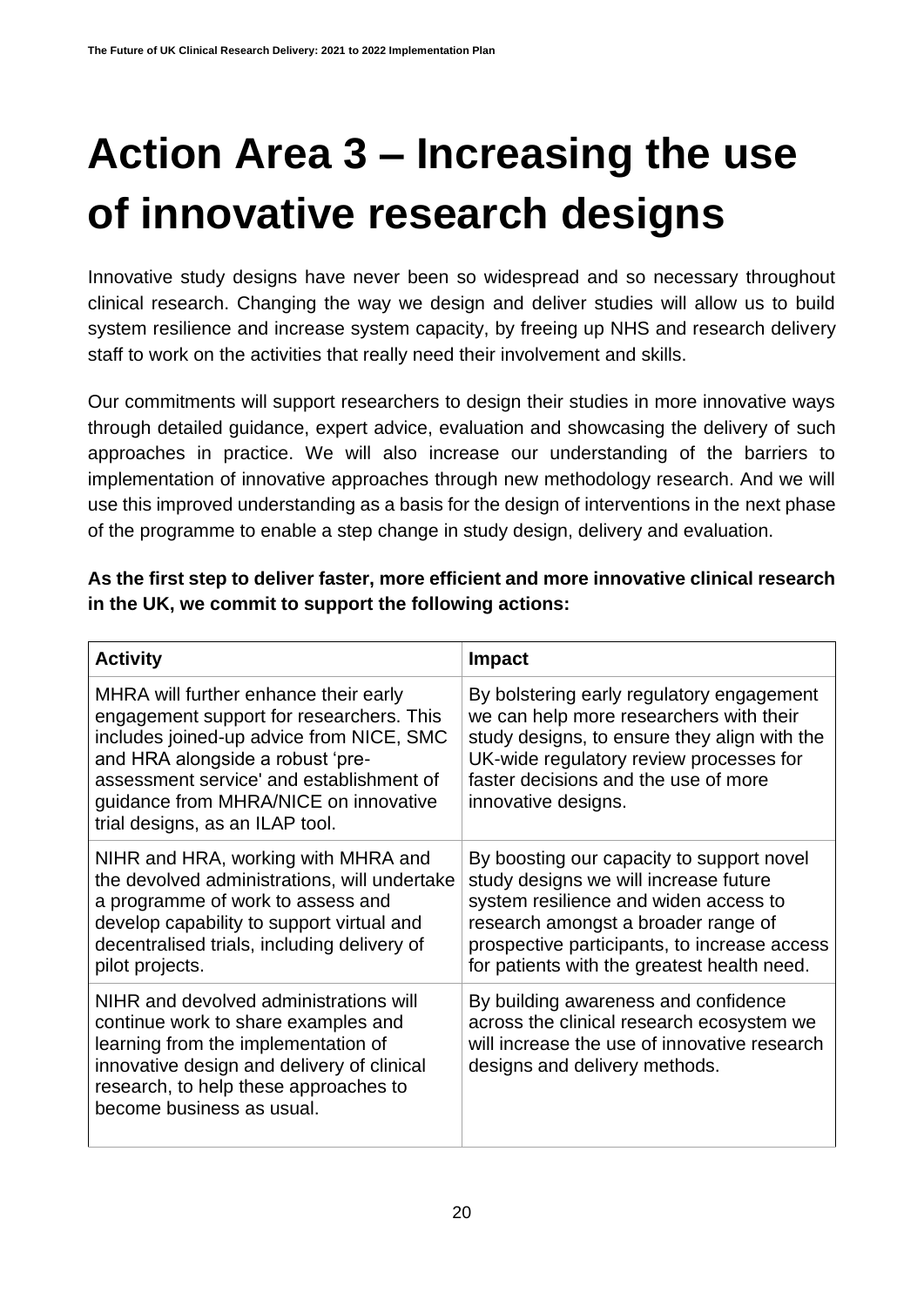| The RRG Programme will lead work to<br>understand the barriers and enablers facing<br>researchers in delivering patient centred,<br>innovative research designs as standard,<br>and use this as a basis for the design of<br>interventions that will enable a step change<br>in practice. | By continuing to work together, RRG<br>members will develop an informed and<br>evidence-based approach to enable<br>sustainable change across the UK<br>research, health and care communities. |
|-------------------------------------------------------------------------------------------------------------------------------------------------------------------------------------------------------------------------------------------------------------------------------------------|------------------------------------------------------------------------------------------------------------------------------------------------------------------------------------------------|
|-------------------------------------------------------------------------------------------------------------------------------------------------------------------------------------------------------------------------------------------------------------------------------------------|------------------------------------------------------------------------------------------------------------------------------------------------------------------------------------------------|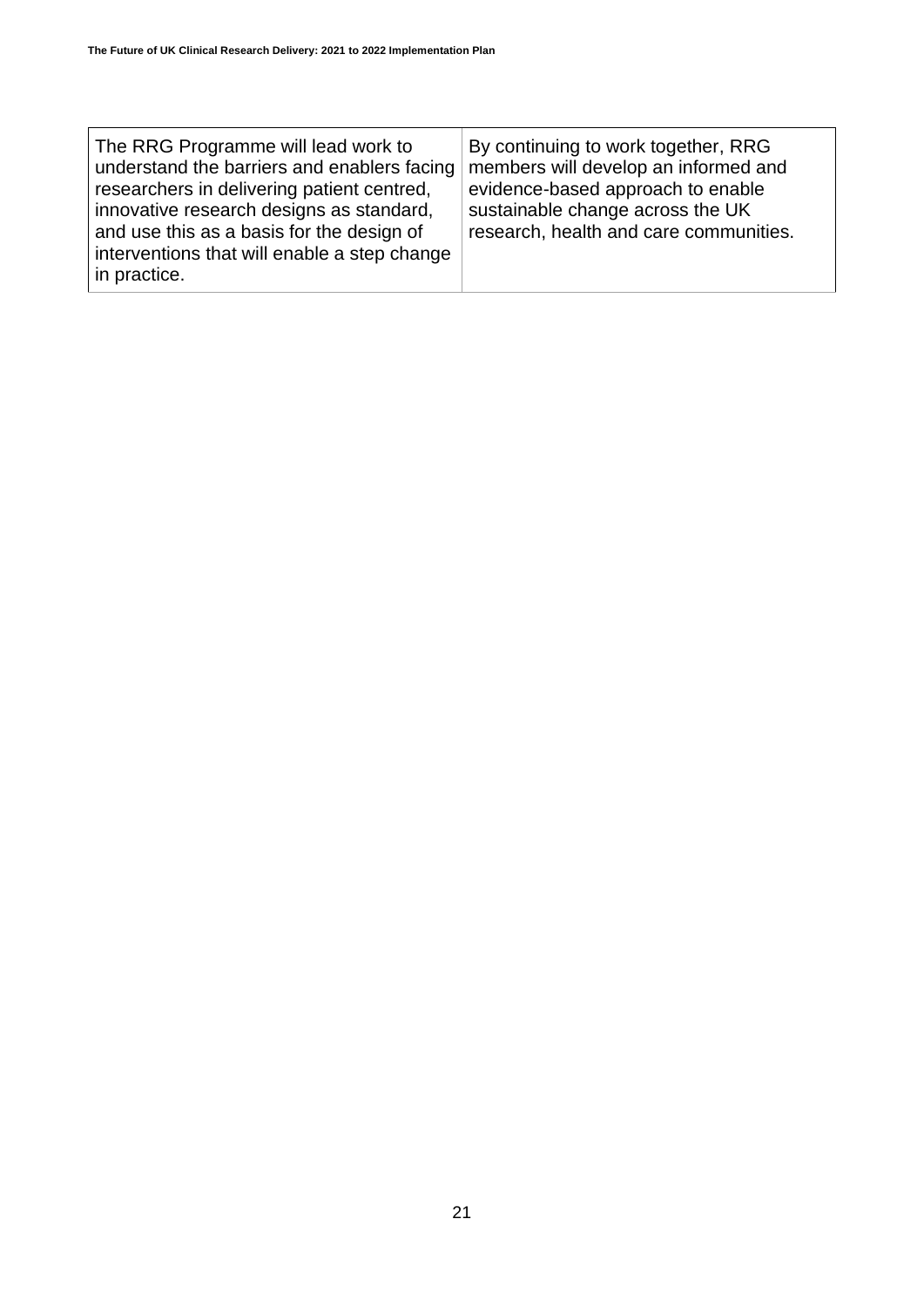### <span id="page-21-0"></span>**Action Area 4 – Aligning our research programmes and processes with the needs of the UK health and care systems**

COVID-19 has created a completely new set of needs in our health and care system. While this has generated significant demand for research evidence and new products and treatments, it has also demonstrated the critical link between clinical research and improved patient care. Aligning programmes with current and future demands for UK health services will enable us to direct clinical research capability towards the most pressing challenges facing the NHS – to bring the greatest benefits to patients across the UK and around the world.

Our commitments, initially being progressed by NHSEI, will help us to better understand these demands, both now and in the future, so that we can work with industry, medical research charities and public funders to pioneer research into the latest treatments, technologies and techniques. This will support the rapid uptake and spread of these innovations across the NHS, once they are approved.

We will also initiate a programme of work to develop, sustain and support our research delivery workforce in the NHS – by developing new professional roles, by expanding our flexible workforce and delivery models, and by increasing capacity for research in primary and community care.

**As the first step to ensure world-class research is aligned to the greatest needs of the UK healthcare systems, we commit to support the following actions:**

| <b>Activity</b>                                                                                                                                                                                                           | <b>Impact</b>                                                                                                                                                                                                                         |
|---------------------------------------------------------------------------------------------------------------------------------------------------------------------------------------------------------------------------|---------------------------------------------------------------------------------------------------------------------------------------------------------------------------------------------------------------------------------------|
| NIHR, on behalf of the UK, will develop the<br>professional identity, standards and<br>regulatory accountability for Clinical<br>Research Practitioners and further develop<br>the Associate Principal Investigator role. | By building and securing a sustainable<br>research workforce and by ensuring more<br>people within the NHS are able to support<br>research, we will bolster overall system<br>capacity.<br>In addition, by making research roles more |
|                                                                                                                                                                                                                           | appealing, the NHS will be better able to<br>attract and retain the best talent and to<br>open research to all healthcare staff.                                                                                                      |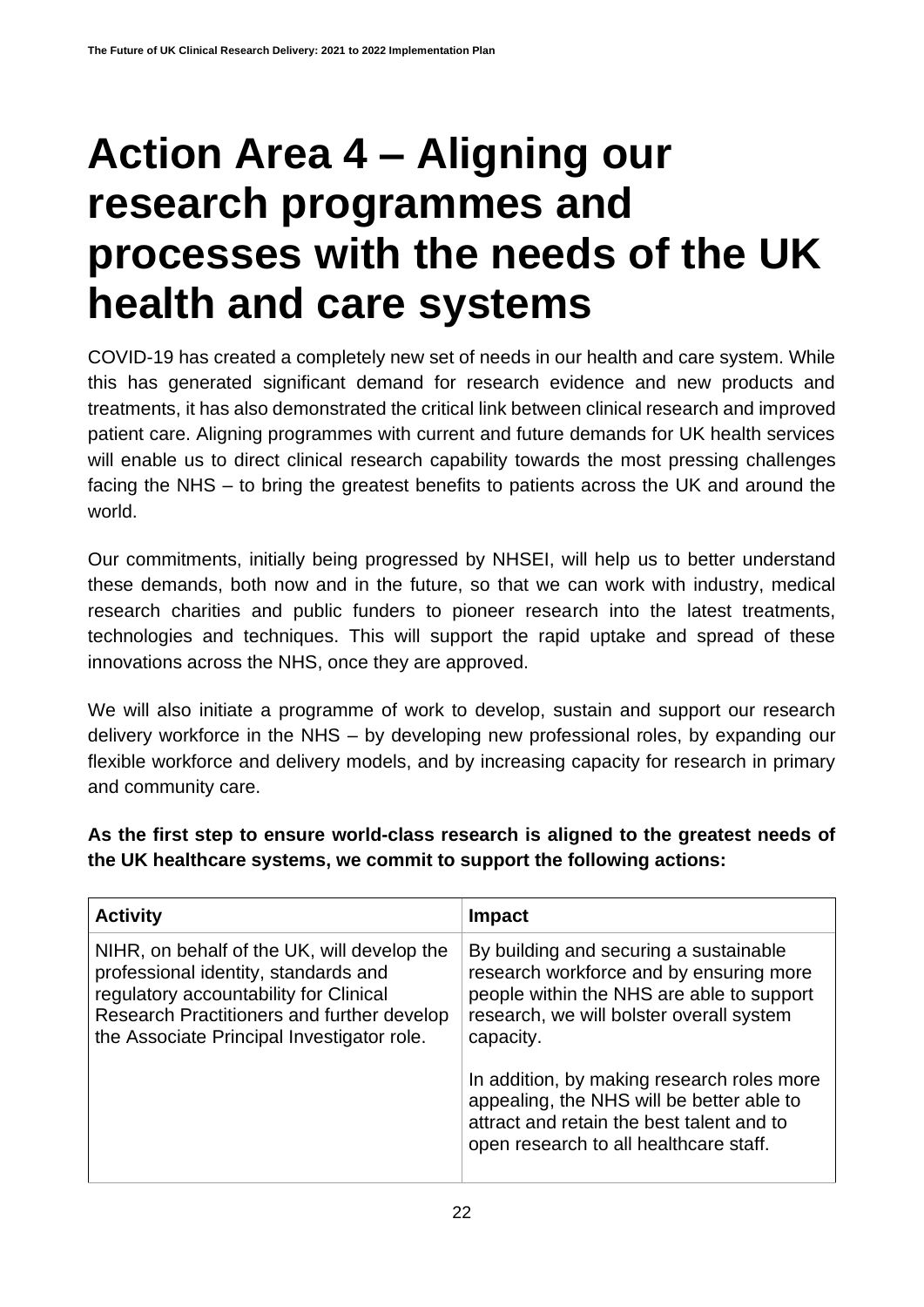| The use of flexible workforce and delivery<br>models will be increased - particularly to<br>support research delivery in primary and<br>community care. Further strategies to boost<br>capacity and expand to other research<br>settings will be explored across the whole<br>of the UK. | By using more flexible workforce models<br>and boosting capacity in non-traditional<br>research settings we will increase system<br>capacity across the wider NHS and support<br>wider access to research amongst all<br>prospective participants.                                     |
|------------------------------------------------------------------------------------------------------------------------------------------------------------------------------------------------------------------------------------------------------------------------------------------|----------------------------------------------------------------------------------------------------------------------------------------------------------------------------------------------------------------------------------------------------------------------------------------|
| The RRG Programme will provide strategic<br>coordination of initiatives around<br>embedding research in the NHS and<br>workforce, ensuring alignment across<br>initiatives and identifying areas which<br>require improvement and investment to<br>fully realise our overarching vision. | By continuing to work together in<br>partnership the RRG members will<br>coordinate activity across the UK, ensure<br>we remain on track to deliver on our<br>overarching vision and communicate a<br>clear and consistent message to<br>commercial and non-commercial<br>researchers. |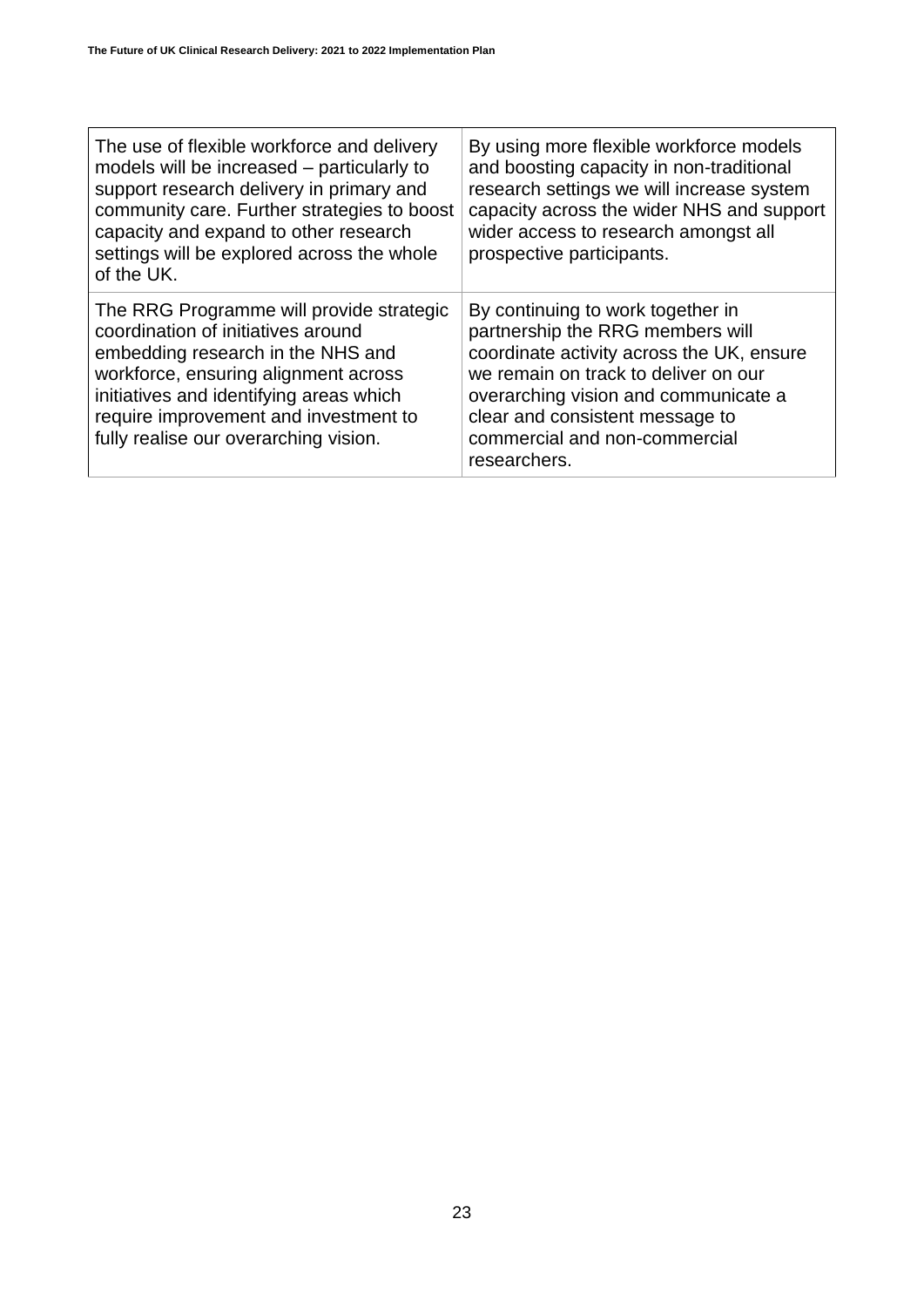# <span id="page-23-0"></span>**Action Area 5 – Improving visibility and making research matter to the NHS**

As highlighted in our vision, NHS sites that are active in clinical research see improved health outcomes not just for those participating in research, but for all patients. In addition, investment in clinical research leads to economic benefits for the NHS that can support frontline services including the development and retention of the workforce.

But despite these many benefits, research delivery is not as visible across the NHS as it should be. While we capture a lot of data about the research activity taking place across the UK, the metrics we apply in monitoring performance – and their consequences – can have unintended results which move us away from the aims of the vision rather than towards them.

Our commitments in the coming year will ensure we better understand these data, considering the impact current metrics, measures and incentives have on performance, and using this to drive new approaches. We will also increase awareness of research amongst NHS leaders and work with regulatory bodies to embed research in standards for registered professionals.

**As the first step to embed research as an essential and rewarding part of effective patient care, we commit to support the following actions:**

| <b>Activity</b>                                                                                                                                                                                              | Impact                                                                                                                                                                                            |
|--------------------------------------------------------------------------------------------------------------------------------------------------------------------------------------------------------------|---------------------------------------------------------------------------------------------------------------------------------------------------------------------------------------------------|
| Across the UK we will make clear to all staff<br>the different ways they can get involved in<br>research and increase awareness of the<br>value of research and innovation amongst<br>staff and NHS Leaders. | By promoting the benefits of research and<br>having this acknowledged by senior NHS<br>leaders, we will increase staff engagement<br>in research delivery and bolster overall<br>system capacity. |
| This includes promoting evidence that<br>research active settings have lower<br>mortality rates and increased staff<br>retention. $34$                                                                       |                                                                                                                                                                                                   |

<sup>3</sup> <https://pubmed.ncbi.nlm.nih.gov/29438805/>

<sup>4</sup> <https://onlinelibrary.wiley.com/doi/10.1111/jep.13118>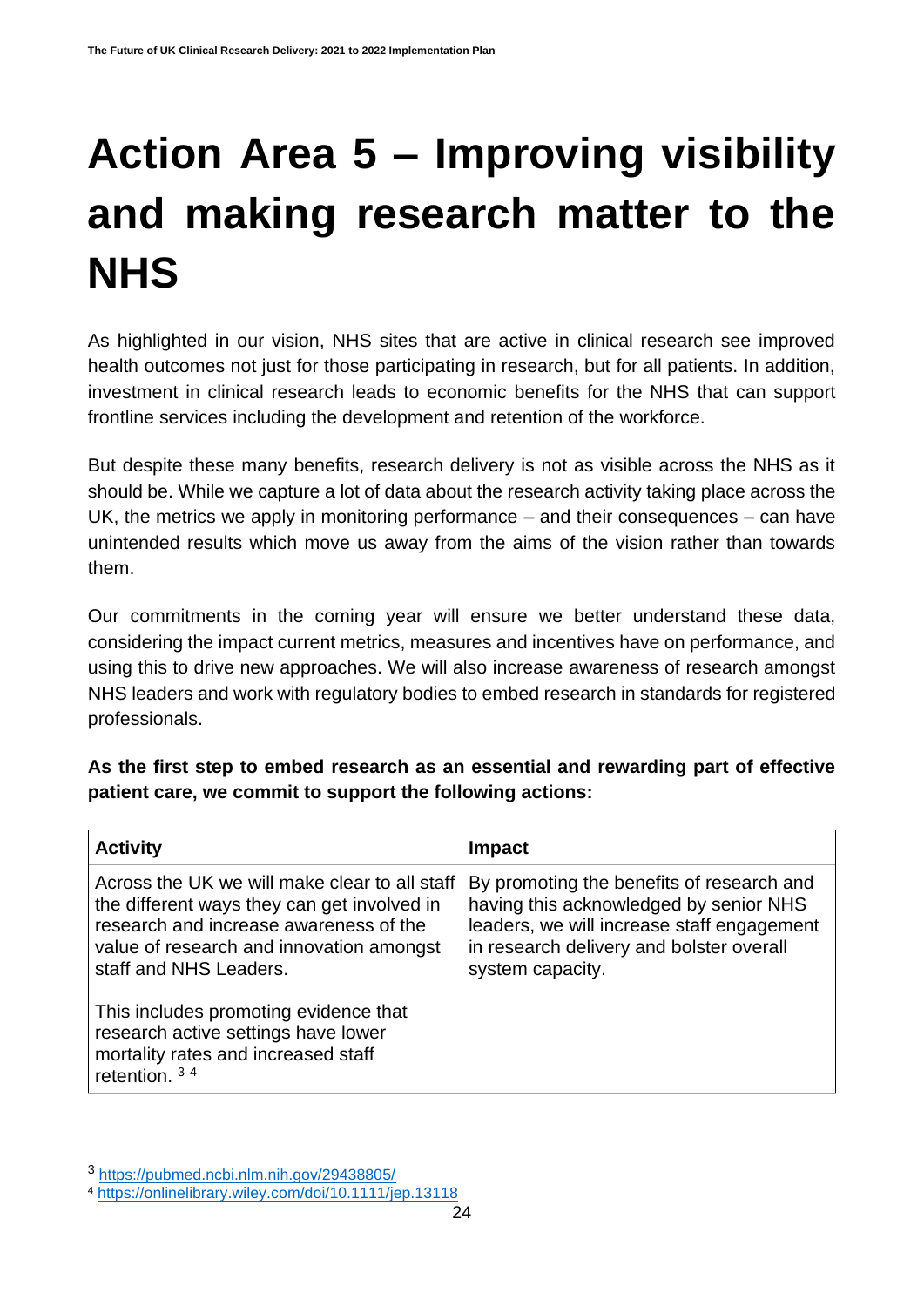| Across the UK the NHS will facilitate<br>recognition of the professional contribution<br>of nurses, midwives, allied health<br>professions, pharmacists and healthcare<br>scientists to the research workforce, and<br>the value of research and innovation<br>amongst NHS leaders, making clear to<br>these professions the different ways they<br>can get involved in research                                                        | By acknowledging the important role of all<br>health and care professionals in research<br>delivery and by embedding research within<br>the roles of all professions, we can help to<br>ensure all health and care staff are<br>supported to get involved in research and<br>further boost overall system capacity.                                                                                                         |
|-----------------------------------------------------------------------------------------------------------------------------------------------------------------------------------------------------------------------------------------------------------------------------------------------------------------------------------------------------------------------------------------------------------------------------------------|-----------------------------------------------------------------------------------------------------------------------------------------------------------------------------------------------------------------------------------------------------------------------------------------------------------------------------------------------------------------------------------------------------------------------------|
| NIHR, on behalf of the UK, will engage with<br>regulatory bodies for registered<br>professionals around the inclusion of<br>research delivery activity in standards and<br>revalidation requirements.                                                                                                                                                                                                                                   | By ensuring research becomes embedded<br>within the role of registered professionals<br>across the UK we will increase participation<br>and embed research as a core part of the<br>job for all health and care staff.                                                                                                                                                                                                      |
| The RRG Programme will lead work to<br>review and refine the package of metrics,<br>measures and incentives to drive the<br>behaviours and ultimately the performance<br>needed to realise the vision.<br>This will include recognition and promotion<br>of the range of activities which enable<br>effective research delivery in addition to<br>recruitment, and workforce involvement in<br>research across multidisciplinary teams. | By adopting an informed and evidence-<br>based approach across the UK, we can<br>enable sustainable change across the NHS<br>and wider research community to support<br>clinical research delivery across all phases,<br>settings and specialties.                                                                                                                                                                          |
| Based on the outputs of the RRG<br>programme's work, we will explore ways in<br>which metrics and reporting can increase<br>the visibility of research across the NHS<br>and strengthen the incentive for trusts and<br>boards to support clinical research.                                                                                                                                                                            | By increasing research visibility and<br>providing NHS leaders with detailed<br>insights into health and social care<br>research performance, we will be able to<br>effectively demonstrate the positive impact<br>research has on patient outcomes,<br>improvements in patient care and as a<br>source of NHS revenue.                                                                                                     |
| Based on the outputs of the RRG<br>programme's work, we will review and<br>amend existing performance reporting<br>requirements, including the UK's<br>Performance in Initiating and Delivering<br>(PID) research metrics for clinical trials,<br>high level objectives and other metrics<br>used across the UK.                                                                                                                        | By transforming the way we capture<br>research activity we will increase the<br>visibility of a range of research delivery<br>within the NHS - enabling all staff and<br>leaders to recognise its value.<br>This will reinforce the value of research and<br>support further delivery across the NHS,<br>leading to better overall outcomes for<br>researchers, sponsors, delivery teams,<br>participants and all patients. |
|                                                                                                                                                                                                                                                                                                                                                                                                                                         |                                                                                                                                                                                                                                                                                                                                                                                                                             |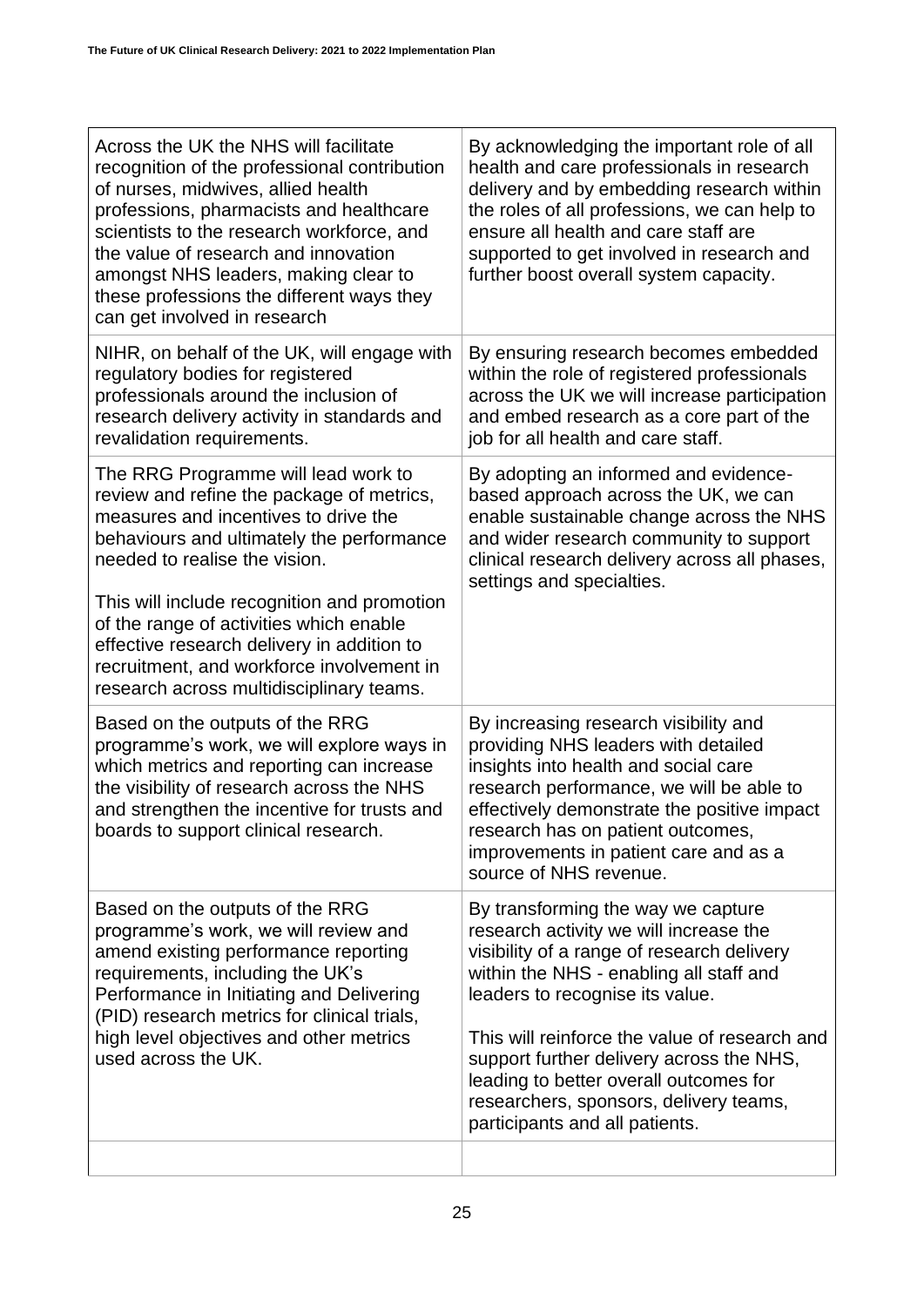### <span id="page-25-0"></span>**Action Area 6 – Making research more diverse and more relevant to the whole of the UK**

We are committed to diversifying research demographics and democratising research access, particularly for communities under-served by research. We will learn from centres of excellence to understand the practices and approaches which increase confidence and willingness to participate in research and identify the mechanisms that can appropriately increase their use and access across the research ecosystem. We will also improve data collection on diversity, to monitor progress and focus further activity.

This will help us to form an accurate picture of the diversity of research participants, building on our understanding of how clinical research can increasingly be utilised to address health inequalities and improve health outcomes for everyone across the UK and around the world. This approach will empower researchers to fulfil their duty in carrying out representative research, providing detailed insights as to where barriers persist and highlighting effective techniques to bolster research participation amongst communities.

**As the first step to ensure research is more diverse and reflective of all communities, we commit to support the following actions:**

| <b>Activity</b>                                                                                                                                                                                                                                                                                                                                                | <b>Impact</b>                                                                                                                                                                                                                                                                                                                                                                                                                                                                  |
|----------------------------------------------------------------------------------------------------------------------------------------------------------------------------------------------------------------------------------------------------------------------------------------------------------------------------------------------------------------|--------------------------------------------------------------------------------------------------------------------------------------------------------------------------------------------------------------------------------------------------------------------------------------------------------------------------------------------------------------------------------------------------------------------------------------------------------------------------------|
| NIHR, on behalf of the UK, will work with<br>existing centres of excellence and other<br>partners to develop systems and processes<br>that enable health research to be directed<br>to and supported within areas and<br>communities traditionally under-served by<br>research (e.g. by deprivation, ethnicity or<br>geography) to tackle health inequalities. | By enabling under-served communities to<br>access research, we will help to broaden<br>recruitment, ensuring that people with the<br>greatest health need can be supported<br>through research.<br>Helping researchers to drive improvement<br>in the diversity of research cohorts will lead<br>to more inclusive research and address<br>disparities between research activity and<br>the prevalence of certain diseases, leading<br>to better healthcare provision for all. |
| NIHR, NHS Digital and the devolved<br>administrations will scope the use of<br>national datasets to analyse the diversity of<br>research participants.                                                                                                                                                                                                         | By gathering this data, we will improve our<br>understanding of the diversity of<br>participants in research, including in under-<br>served groups. Research designs,<br>methodologies and support can then be<br>adapted appropriately to ensure all                                                                                                                                                                                                                          |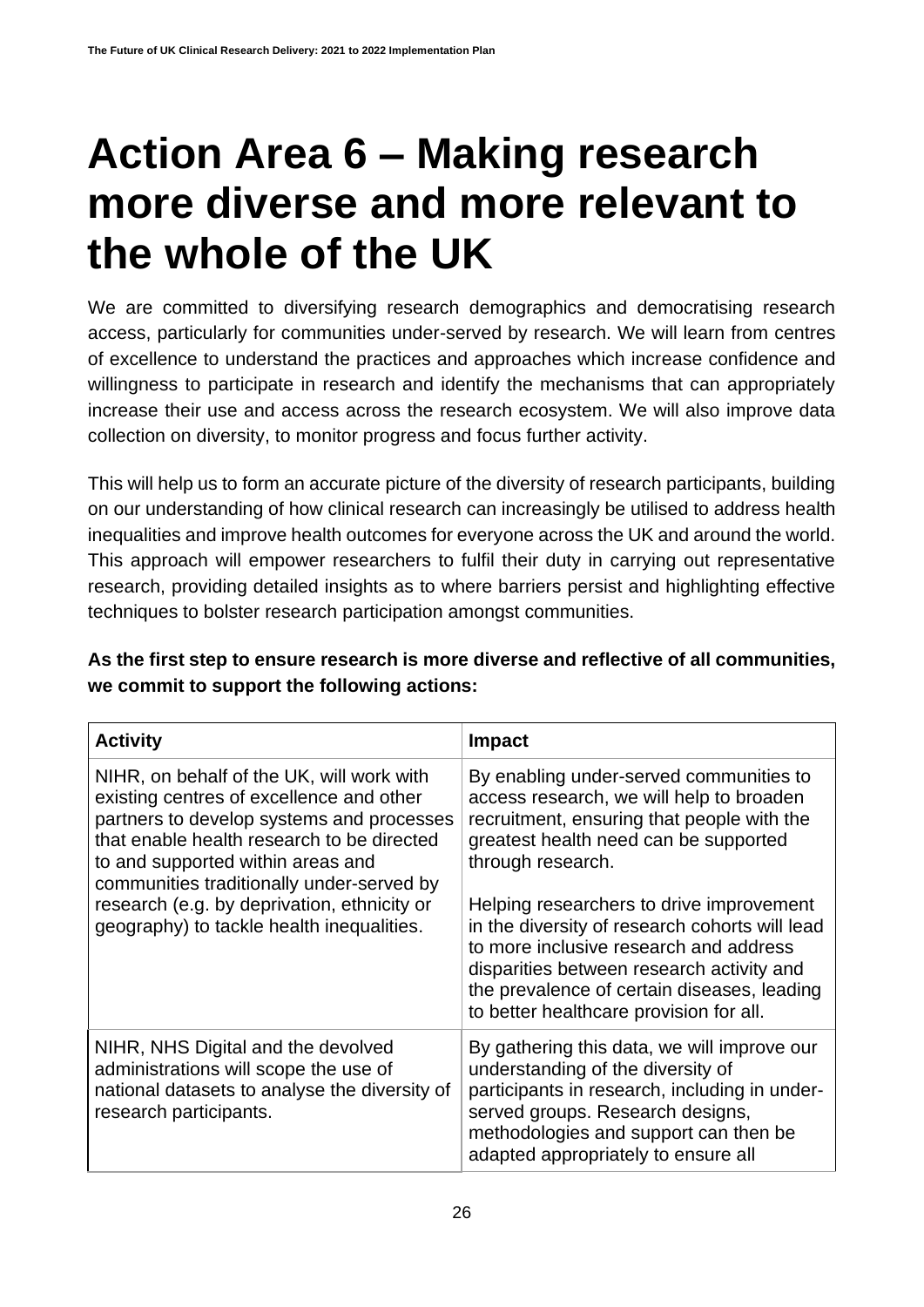|                                                                                                                                                                                                                                                 | prospective participants have the<br>opportunity to get involved.                                                                                                                                                                                                               |
|-------------------------------------------------------------------------------------------------------------------------------------------------------------------------------------------------------------------------------------------------|---------------------------------------------------------------------------------------------------------------------------------------------------------------------------------------------------------------------------------------------------------------------------------|
| MHRA and HRA will lead the development<br>of guidance to increase diversity in studies.                                                                                                                                                         | By creating clearer guidelines, regulators<br>will increase confidence within the research<br>community and enable researchers to take<br>action to address the current imbalance for<br>under-served communities and groups.                                                   |
| HRA will automatically register clinical trials<br>in a public registry, unless the sponsor has<br>permission to delay this to a later stage,<br>starting with trials of medicines.                                                             | By removing the need for registration, this<br>reduces the burden on sponsors and trial<br>managers. A single source of information<br>for all UK clinical trials will support work to<br>increase participation in research.                                                   |
| Where not already in place, the UK will<br>work to develop and strengthen the<br>ecosystem that will allow people to indicate<br>their interest in taking part in research and<br>explore ways to sustain high quality<br>engagement over time. | By providing people with a range of options<br>to participate in research, we can increase<br>the number and diversity of potential<br>participants by ensuring that different<br>options meet the needs of different groups<br>in different contexts.                          |
| The RRG programme will map activity<br>aimed at increasing the diversity of people<br>taking part in research across the sector<br>and facilitate joint working in this area.                                                                   | By reducing duplication of efforts across<br>research organisations we will enable<br>coordinated and targeted interventions to<br>increase diversity of people taking part in<br>research.                                                                                     |
| The RRG Programme will lead work in<br>addressing the barriers and enablers of<br>behaviour change needed to deliver patient<br>centred, innovative research designs.                                                                           | By supporting a sustainable change<br>towards greater diversity in clinical<br>research, researchers will be empowered<br>and informed to carry out research with<br>more representative participant cohorts as<br>standard practice, resulting in improved<br>health outcomes. |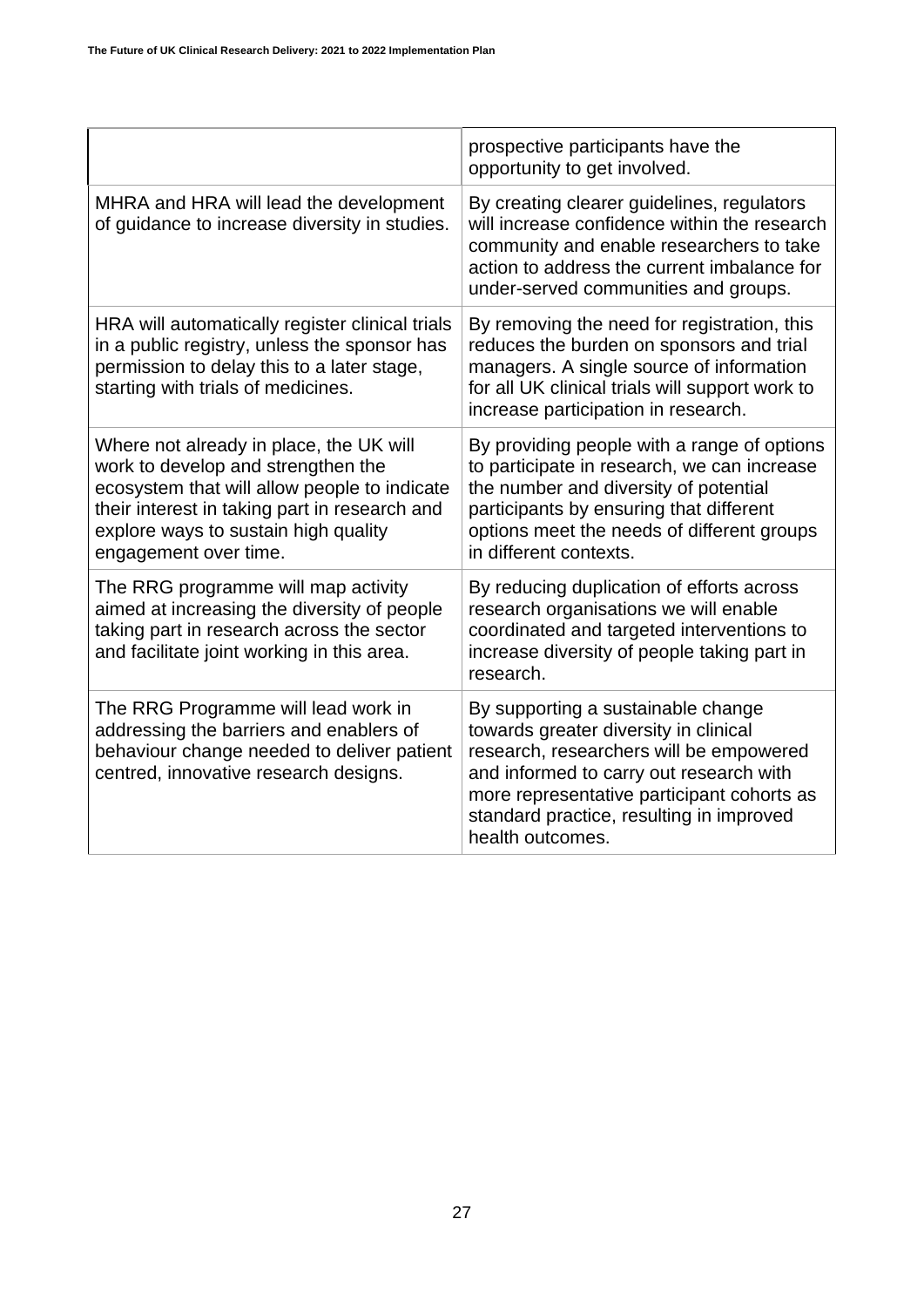# <span id="page-27-0"></span>**Action Area 7 – Strengthening public, patient and service user involvement in research**

The UK is world-leading in public, patient and service user involvement in clinical research. We recognise and value the unique insights that patients, carers and the public can contribute to the design and delivery of clinical research. This makes studies more effective, more relevant and often more cost effective.

Our commitment is to continue to set the global standard for good practice in public involvement in research design and management. This will ensure the public, patients and service users feel increasingly empowered to contribute to clinical research, and that researchers are supported to work effectively with them.

**As the first step to expand public, patient and service-user involvement in research, we commit to support the following actions:**

| <b>Activity</b>                                                                                                                                                                                                 | <b>Impact</b>                                                                                                                                                                                                                                                |
|-----------------------------------------------------------------------------------------------------------------------------------------------------------------------------------------------------------------|--------------------------------------------------------------------------------------------------------------------------------------------------------------------------------------------------------------------------------------------------------------|
| NIHR and devolved administrations will<br>build on their local and regional capacity to<br>work on community engagement with<br>patients and communities to shape<br>priorities and study designs for research. | By working with local communities, we can<br>help to ensure patients and the public<br>across the UK feel empowered to get<br>involved in research and that they have a<br>voice in the research that affects them.                                          |
| The UK will increase opportunities for<br>researchers to access patient expertise by<br>further developing services connecting<br>researchers with patients.                                                    | By helping sponsors to easily access<br>patient groups across the UK who can<br>support development of their studies, we<br>can ensure publicly funded research<br>demonstrates the highest standards of<br>public, patient and service user<br>involvement. |
| The UK will work to address practical<br>barriers to enable increased and easy-to-<br>administer involvement of the public,<br>working with key partner organisations.                                          | By working with the public and community<br>organisations across the UK, we can<br>address and overcome barriers, such as<br>pragmatic processes for payment for public<br>involvement activities, resulting in<br>increased public engagement in research.  |
| The RRG Programme will draw on this<br>work to address the barriers and enablers<br>of behaviour change needed to deliver                                                                                       | By furthering progress towards public,<br>patient and service user involvement in<br>clinical research delivery, researchers will                                                                                                                            |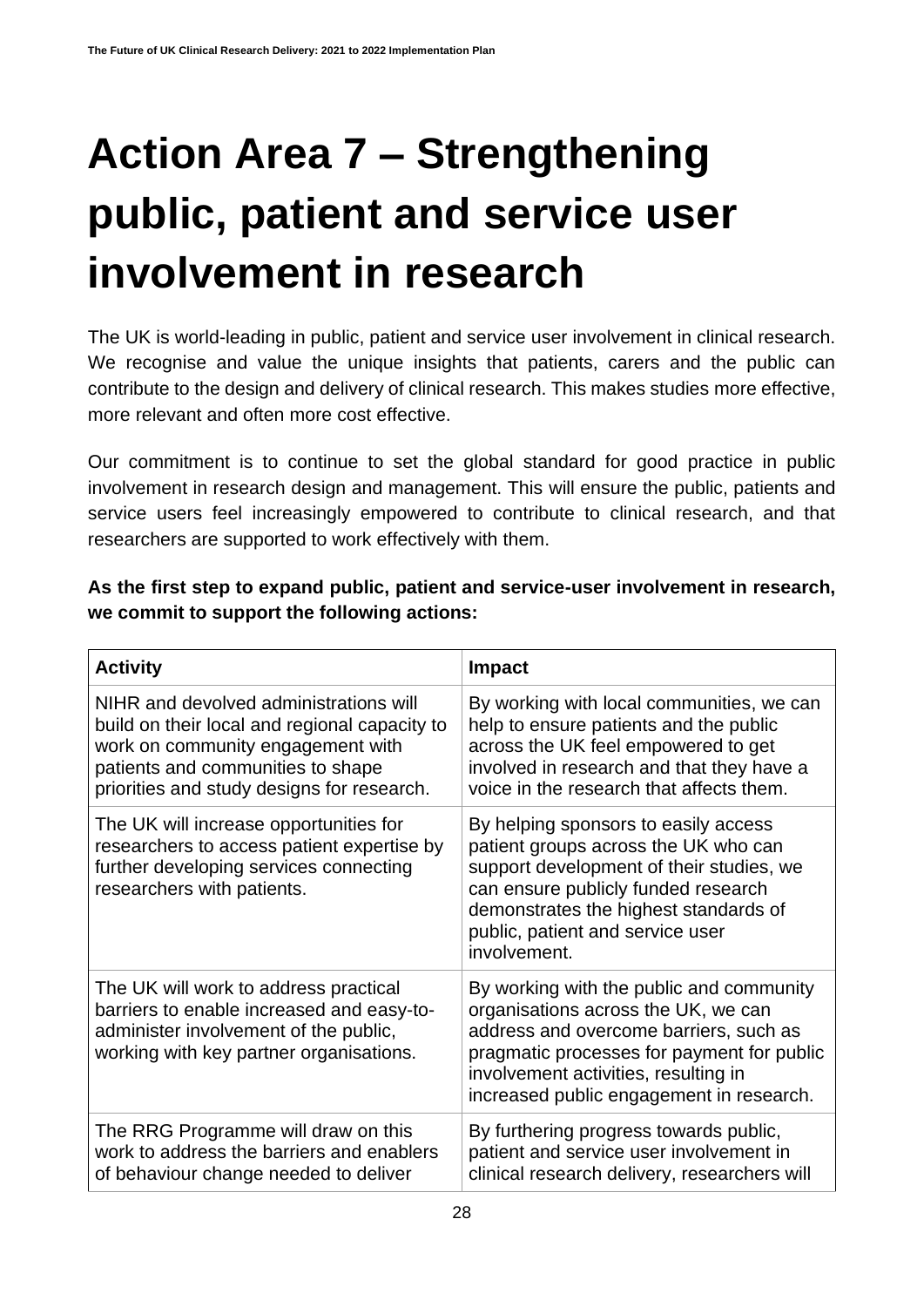| patient centred, innovative research<br>designs. | be empowered to carry out more patient-<br>centred and innovative research designs,<br>resulting in improved efficiency, costs and<br>relevance of studies. |
|--------------------------------------------------|-------------------------------------------------------------------------------------------------------------------------------------------------------------|
|                                                  |                                                                                                                                                             |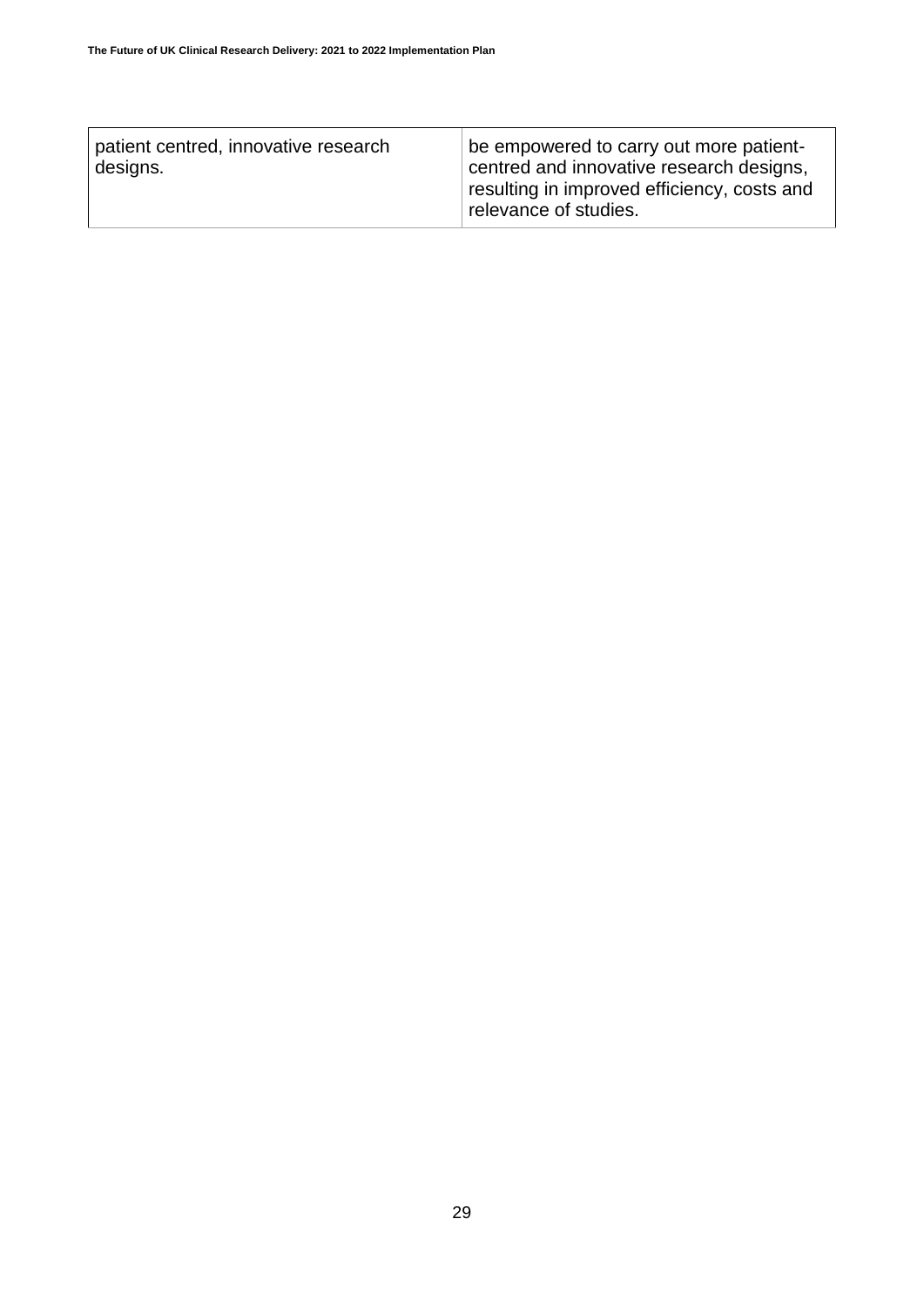#### <span id="page-29-0"></span>**Governance and future actions**

As set out in 'The Future of UK Clinical Research Delivery', the implementation of our UKwide vision for clinical research will be delivered in 2 key phases:

**Phase 1** is delivery of this implementation plan for 2021 to 2022. This detailed plan is fully funded and has been developed by the UK government and devolved administrations in collaboration with the clinical research community and our delivery partners, through the UK Clinical Research Recovery Resilience and Growth programme.

The RRG Programme Board brings together the delivery partners across the UK to provide system leadership, oversight and strategic coordination of the work to realise our shared aspirations for UK clinical research delivery. Partners in this work include the UK health departments, the Office for Life Sciences, the NIHR, NHSEI, NHSX, NHS Digital, DHCW, Health and Care Research Wales, NRS, Health and Social Care Northern Ireland, the HRA, the MHRA, the ABPI and the AMRC, as well as representatives from the MedTech Industry.

Given the scope of the work and the fast pace of change in clinical research, we will keep the specifics of this plan under review via the RRG programme and adapt delivery as needed. This flexibility will allow us to meet emerging challenges and ensure that the outcomes of this plan are aligned to the most pressing issues to realise our shared aspirations.

The Programme is supported by an Advisory Group including representatives from industry, medical research charities, academia, NHS Research and Development, representatives of the research delivery workforce across NHS settings, patient and public representatives, UK Research and Innovation (UKRI), the Royal College of Physicians and Royal College of Nursing's Research Nurse Subcommittee, NIHR, and NHSEI regions.

An Oversight Group, chaired by the DHSC Minister for Innovation and composed of senior representatives from our partner organisations, industry, medical research charities, the NHS and academia, provides strategic direction and coordination.

**Phase 2** is the next step in our journey. Once delivery in 2021 to 2022 is underway, we will continue to coordinate across delivery partners and the clinical research community to develop ambitious future strategies and plans in support of the key themes and areas of action within the vision.

In preparing for Phase 2 we will consider new investment, future fiscal events, emerging scientific advances and wider changes to the clinical research landscape to set our sights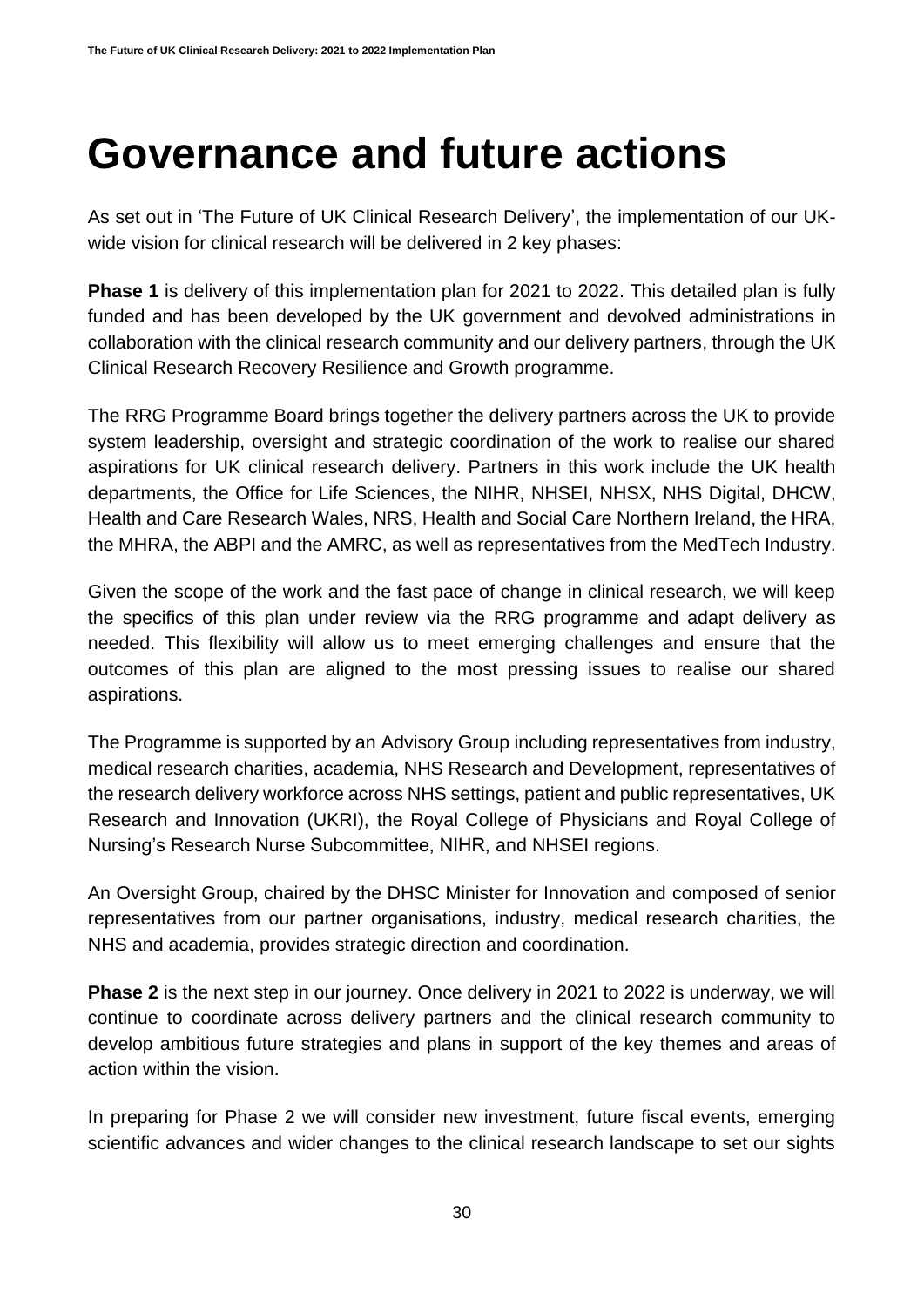towards a multi-year implementation plan, which can deliver on our vision and unleash the true potential of UK clinical research.

Most notably, we will continue to focus our efforts to embed clinical research across the NHS, by bolstering system capacity and nurturing a research-positive culture where all staff are supported to participate in research delivery. We will also work to identify the research that is most needed and align research programmes with current and future demands for health services. This will ensure we support sustainable change across the UK research community, so that the NHS is well equipped to meet the healthcare challenges of the future and that people across the UK continue to benefit from the latest improvements in healthcare delivery.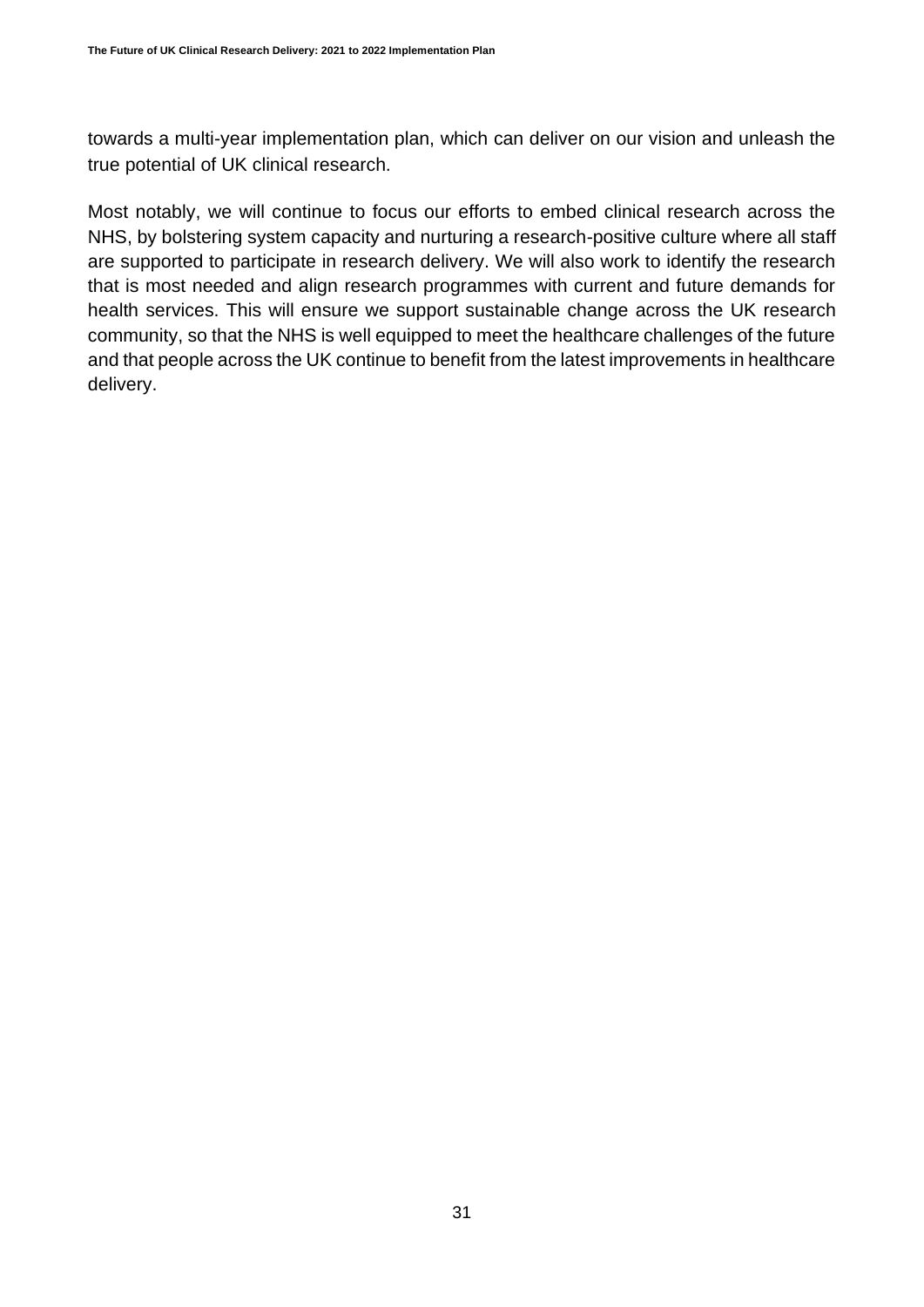#### **Glossary**

**A Healthier Wales** – published in June 2018, is the Welsh Government's long-term plan for health and social services in Wales.

**Association of Medical Research Charities (AMRC)** – a membership organisation for health and medical charities that is dedicated to supporting medical research charities in saving and improving lives through research and innovation.

**Association of the British Pharmaceutical Industry (ABPI)** – is a trade association that represents the views of the pharmaceutical industry across the UK. The ABPI works in partnership with government and the NHS to make the UK the best place in the world to research, develop and use new medicines and vaccines - so patients can get new treatments faster.

**Chief Scientists Office (CSO)** – is part of the Scottish Government Health Directorates. CSO supports and increases the level of high-quality health research conducted in Scotland for the health and financial benefits of the population.

**Clinical research** – refers to all research carried out on humans (healthy or sick people). It focuses on improving knowledge of diseases, developing diagnostic methods and new treatments or medical devices to improve patient care.

**Clinical Practice Research Datalink (CPRD)** – is a UK government, not-for-profit research service that has over 30 years of primary care clinical data. CPRD collects anonymised patient data from a network of GP practices across the UK and supplies this for public health research.

**COVID-19** – is an infectious disease caused by a newly discovered coronavirus.

**Digital Health Care Wales** – a new special health authority that will deliver national digital, data and technology services for health and care in Wales.

**Experimental Cancer Medicine Centre (ECMC) Network** – a network of 18 adult centres and 11 paediatric locations across the UK that supports over 200 world-leading scientists and clinicians involved in early phase trials and translational research to drive the discovery, development and testing of new treatments to combat cancer.

**Genome UK: the Future of Healthcare** – published in 2020, this UK-wide government strategy sets out the vision to extend the UK's leadership in genomic healthcare and research.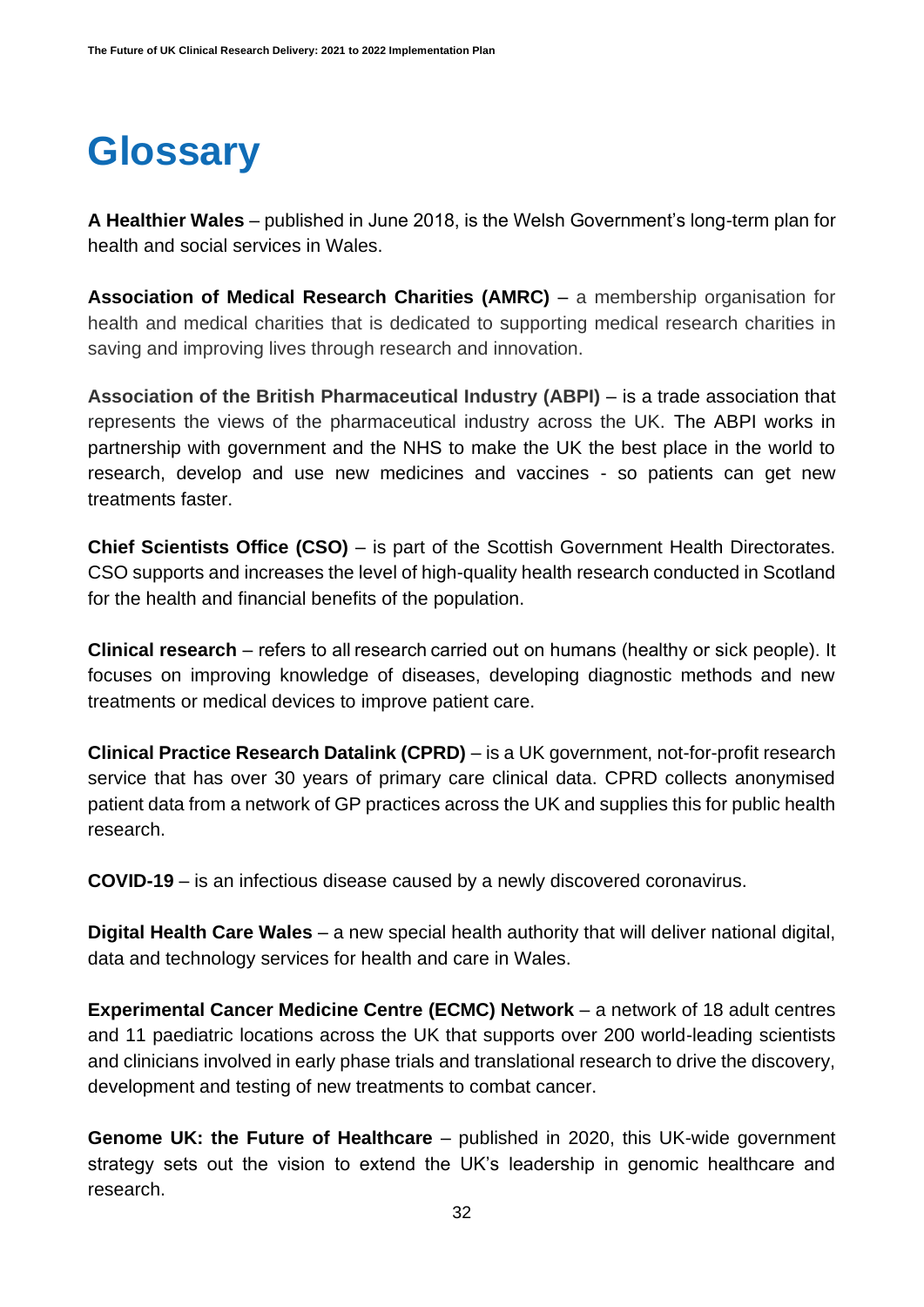**Genomics** – is the study of the body's genes, their functions and their influence on the growth, development and working of the body – using a variety of techniques to look at the body's DNA and associated compounds.

**Health and Care Research Wales (HCRW)** – is the organisation that funds and supports health and social research in Wales.

**Health and Social Care Northern Ireland (HSCNI)** – is the national health and social care provider for Northern Ireland. For the purposes of this document, all references to NHS include equivalent bodies across the UK and devolved administrations, including HSCNI.

**Health and Social Care Research and Development** – is part of the Public Health Agency, and is responsible for the administration and coordination of the HSC research and development budget on behalf o[f](https://www.health-ni.gov.uk/) Department of Health, Northern Ireland (DoH NI).

**Health Research Authority (HRA)** – an arm's length body of the Department of Health and Social Care (DHSC), which protects and promotes the interests of patients and the public in health and social care research. The HRA is responsible for research ethics approval. All medical research involving people in the UK, whether in the NHS or the private sector, must first be approved by an independent research ethics committee.

**Life Sciences Industrial Strategy** – published in 2017 and written by the UK Life Science's Champion Professor Sir John Bell, the strategy provides recommendations to government on the long-term success of the life sciences sector.

**Medicines and Healthcare products Regulatory Agency (MHRA)** – an arm's length body of the Department of Health and Social Care (DHSC). Before a clinical trial of a new medicine can begin the MHRA needs to review and authorise it. The MHRA inspects sites where clinical trials take place to make sure they are conducted in line with good clinical practice.

**Medical Research Council (MRC)** – is a part of UKRI that is responsible for co-coordinating and funding medical research in the UK. The MRC's work ranges from laboratory research, for example on genes and molecules, right through to research with people, such as clinical trials and population studies.

**National Institute for Health and Care Excellence (NICE)** – a non-departmental public body of the Department of Health and Social Care in England. NICE's role is to improve outcomes for people using the NHS and other public health and social care services,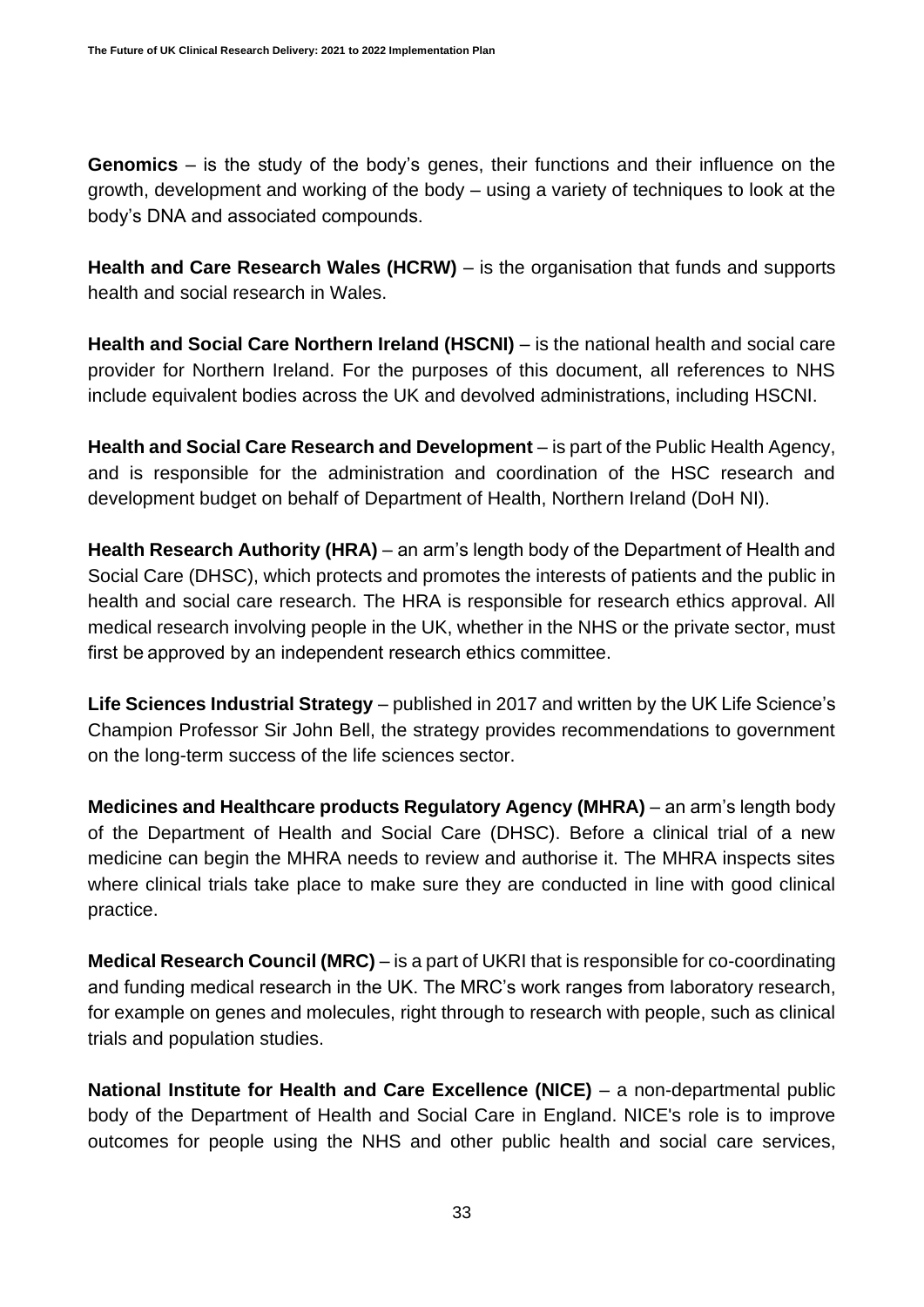working actively with researchers, funders, charities and policy organisations to achieve high-quality, impactful research.

**National Institute for Health Research (NIHR)** – is a UK government agency which funds research into health and care. It is one of the largest national clinical research funders in Europe.

**[National Data Strategy](https://eur02.safelinks.protection.outlook.com/?url=https%3A%2F%2Fwww.gov.uk%2Fgovernment%2Fpublications%2Fuk-national-data-strategy&data=04%7C01%7CTom.Bentley%40officeforlifesciences.gov.uk%7C8d866a72358d4e5e664008d921b89ed4%7Ccbac700502c143ebb497e6492d1b2dd8%7C0%7C0%7C637577899092935367%7CUnknown%7CTWFpbGZsb3d8eyJWIjoiMC4wLjAwMDAiLCJQIjoiV2luMzIiLCJBTiI6Ik1haWwiLCJXVCI6Mn0%3D%7C1000&sdata=QG6IjsWeV7MEs2ko5%2BI9fUmOEX%2FgZGc2mV9gMkclO1w%3D&reserved=0) [\(NDS\)](https://eur02.safelinks.protection.outlook.com/?url=https%3A%2F%2Fwww.gov.uk%2Fgovernment%2Fpublications%2Fuk-national-data-strategy&data=04%7C01%7CTom.Bentley%40officeforlifesciences.gov.uk%7C8d866a72358d4e5e664008d921b89ed4%7Ccbac700502c143ebb497e6492d1b2dd8%7C0%7C0%7C637577899092935367%7CUnknown%7CTWFpbGZsb3d8eyJWIjoiMC4wLjAwMDAiLCJQIjoiV2luMzIiLCJBTiI6Ik1haWwiLCJXVCI6Mn0%3D%7C1000&sdata=QG6IjsWeV7MEs2ko5%2BI9fUmOEX%2FgZGc2mV9gMkclO1w%3D&reserved=0)** – published in September 2020 and with consultation across the UK, the NDS is a pro-growth strategy that aims to drive the UK in building a world-leading data economy while ensuring public trust in data use.

**NHS Digital (NHSD)** – is the national information and technology partner to the national health and care system. NHSD works with partners to ensure health information flows efficiently and securely.

**NHS England and Improvement (NHSEI) –** NHSEI lead the NHS in England and oversees delivery of the NHS Long Term Plan to improve patient care.

**NHS Long-term Plan** – aims to improve the quality of patient care and health outcomes. It sets out how the £20.5 billion budget settlement for the NHS, announced in summer 2018, will be allocated.

**NHS Research Scotland (NRS)** – is a partnership of [Scottish NHS Boards](http://www.nhsresearchscotland.org.uk/research-in-scotland/nodes) and the Chief [Scientist Office \(CSO\)](http://www.cso.scot.nhs.uk/) of Scottish Government that promotes and supports excellence in clinical and translational research in Scotland - so patients can benefit from new and better treatments.

**NHSX** – is a joint unit bringing together teams from the Department of Health and Social Care and NHSEI to drive the digital transformation of care. This includes setting national policy and developing best practice for National Health Service technology, digital and data, including data sharing and transparency.

**Office for Life Sciences (OLS)** – is part of the Department of Health and Social Care (DHSC) and the[Department for Business, Energy and Industrial Strategy](https://www.gov.uk/government/organisations/department-for-business-energy-and-industrial-strategy) (BEIS). OLS champions research, innovation and the use of technology to transform health and care services.

**Precision medicine** – is an emerging approach for disease treatment and prevention that takes into account individual variability in genes, environment, and lifestyle for each person.

**Rare disease** – is a condition which affects fewer than 1 in 2,000 people. It is currently estimated that there are over 7,000 rare diseases, with new conditions continually being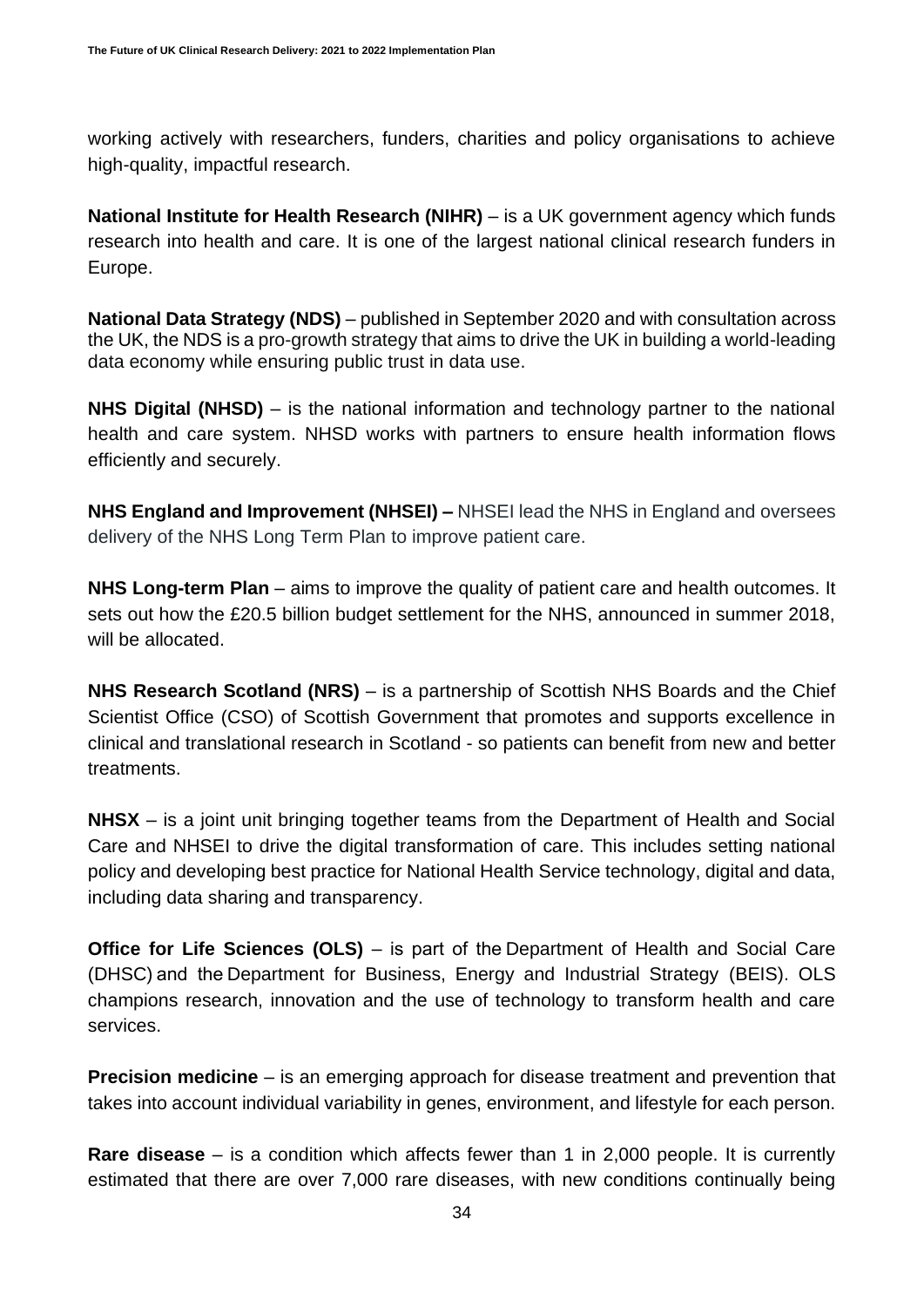identified as research advances. 1 in 17 people are estimated to be affected by a rare disease at some point in their lives.

**Rare diseases framework** – published in 2021, outlines the government's priorities for improving the lives of people living with rare diseases over the next 5 years.

**Clinical Research Recovery Resilience and Growth (RRG) –** is the UK-wide programme that brings together partners from across industry, academia, government, universities, the NHS, regulators, medical research charities, patients and the public. The RRG programme will oversee the delivery of the Future of UK Clinical Research Delivery vision, this plan and future publications.

**Scottish Health Research Register (SHARE)** – a register of over 280,000 people in Scotland aged 11 and over who have granted use of their health records to assess their eligibility for research studies, as well as ground-breaking work to carry out consented collection of left-over blood from routine clinical tests for anonymised health research.

**Scottish Medicines Consortium (SMC)** – is part of Healthcare Improvement Scotland and provides advice to NHS Scotland about the value for patients of every newly licensed medicine.

**UK Research and Innovation (UKRI)** – a non-departmental public body sponsored by the Department for Business, Energy and Industrial Strategy (BEIS). UKRI brings together the 7 disciplinary research councils including MRC, as well as Research England and Innovate UK.